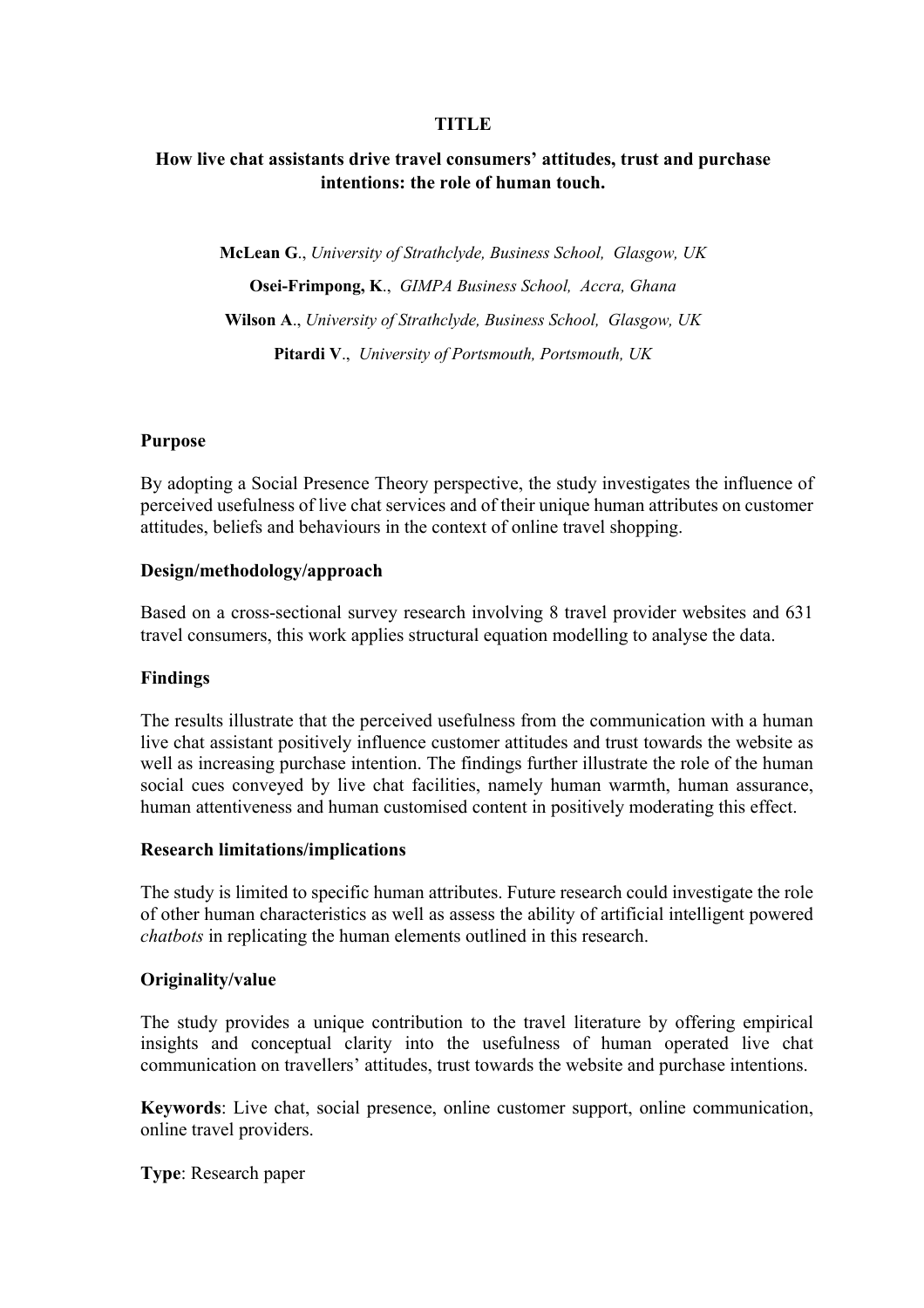### **1. Introduction**

Nowadays, the Internet has arguably become the most popular and effective means for individuals to seek vacation information and purchase vacation packages, with 81% of consumers booking a vacation with an online travel provider (ABTA, 2018). The travel industry relies heavily on the dissemination of information (Amaro and Duarte, 2015), yet such information can often be overwhelming for consumers to comprehend without assistance or advice from service personnel (Liu and Park, 2015; Wilson *et al*., 2012; Lu *et al*., 2016).

Today, advancements in online communication technology offer travel providers with the prospect of enhancing their online service delivery (Navío-Marco *et al*., 2018) through live chat support functions. Such services help website providers enable customers to engage in synchronous communication with a human service representative (Chattaraman *et al*., 2012). They also provide real time support for service-related enquiries, including questions about products, account information, payment and technical support (McLean and Wilson, 2016; Rajaobelina *et al*., 2019; Turel *et al*., 2013). Live chat facilities are often considered a costeffective form of customer assistance whilst having the ability to enhance the customer experience and perceptions of control (McLean and Wilson, 2016; McLean and Osei-Frimpong, 2017), by conveying a sense of social presence (Aslanzadeh and Keating, 2014).

Research on live chat services are generally recent and few in number (Elmorshidy *et al*., 2015; Kang *et al.,* 2015; McLean and Osei-Frimpong, 2017; Rajaobelina *et al.,* 2018). For instance, McLean and Osei-Frimpong (2017) showed how live chat interactions drive customers' satisfaction through improved service, information and system quality, while Kang *et al.* (2015) demonstrated how live chat can positively influence the perceived interactivity of consumers, in turn increasing purchase intentions. Other studies have analysed the use of live chat services, specifically through the lens of the Technology Acceptance Model (TAM) (Elmorshidy *et al.,* 2015; Kang *et al*., 2015). While live chat communication is considered important in online service interactions (McLean and Osei-Frimpong, 2017), its potential influence on travel customer attitudes, beliefs and behaviours remains unexplored. Considering the growing adoption of this technology (Lockwood, 2017) and its more personalised and human-contact options, live chat services present an interesting area on which to focus in order to examine how live chat communications drive travel customers' responses.

To address this gap, this study aims to provide an empirical perspective investigating the potential effect of human operated live chat communications in the context of online travel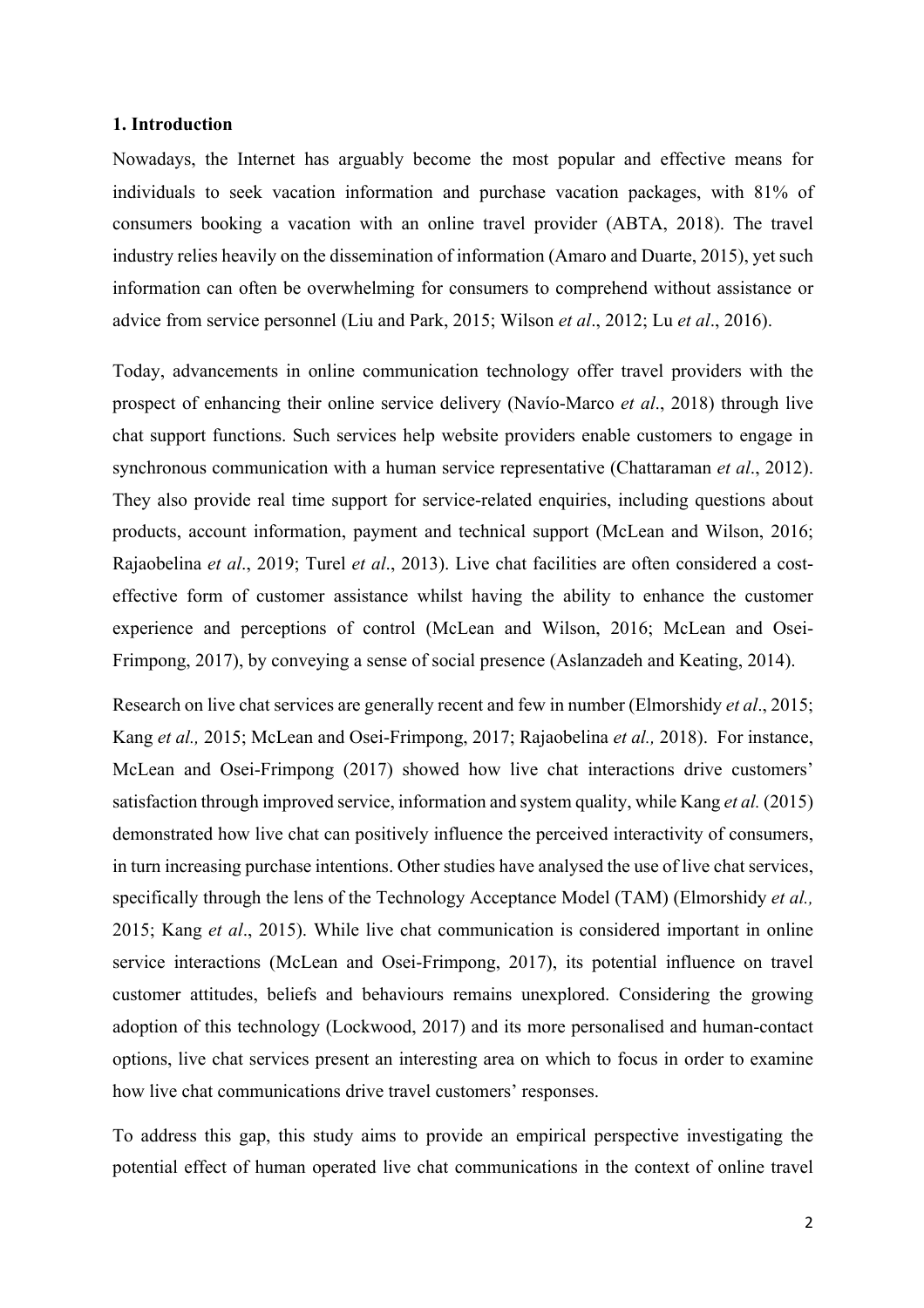shopping. The objective is two-fold: first, to ascertain the potential influence of the perceived usefulness of live chat communication on consumer attitudes (towards the website), beliefs (trust towards the website) and behaviour (purchase intention). Second, to understand the moderating effects of unique human attributes of the service assistants in live chat.

To our knowledge, there are no empirical studies that examine the variables influencing consumers' attitude, trust and purchase intentions with the live chat experience, despite the growth in these systems at the expense of telephone-based sales and support (Chattaraman *et al*., 2012; Lockwood, 2017). Although some firms are trialling artificial intelligent powered *chatbot* facilities (Chung *et al*., 2018; Tung and Law, 2017), this research focuses on human operated live chat facilities with the aim of furthering our understanding of the human role in such service technology.

This research directly responds to Navío-Marco *et al.* (2018) and Xiang *et al*. (2015)'s call to further explore the traveller segment in the online environment and it contributes to the tourism and travel field by extending our understanding on travellers' shopping and support experience in the form of live chat systems. Further, the study extends Amaro and Duarte's (2015) conceptualisation of trust and purchase intentions in online travel shopping*.*

### **2. Conceptual Background**

#### *2.1 Travel Service Computer-Mediated Interactions*

During a service encounter, the display of human understanding, assurance, attentiveness and the individualised attention that service representatives provide to customers is critical as it can influence customer attitudes and behavioural intentions (Zeithaml *et al.,* 1996), yet the online service interaction is distinctly different.

Until recently, travellers within the online environment have been unable to interact with service staff in the same way as they do within the offline environment (McLean, 2017). Role theory (Solomon *et al*., 1985) pertains that through extrapolations from previous service encounters, customers expect a certain standard of service from providers whether that service is delivered online or offline. As a result, the expectation of social presence and the ability to communicate with service personnel is often taken into the online environment (McLean and Wilson, 2016). Thus, online travel providers face new complexities in conveying social presence in digital service settings, partly because of the lack of physical presence (Ye *et al*.,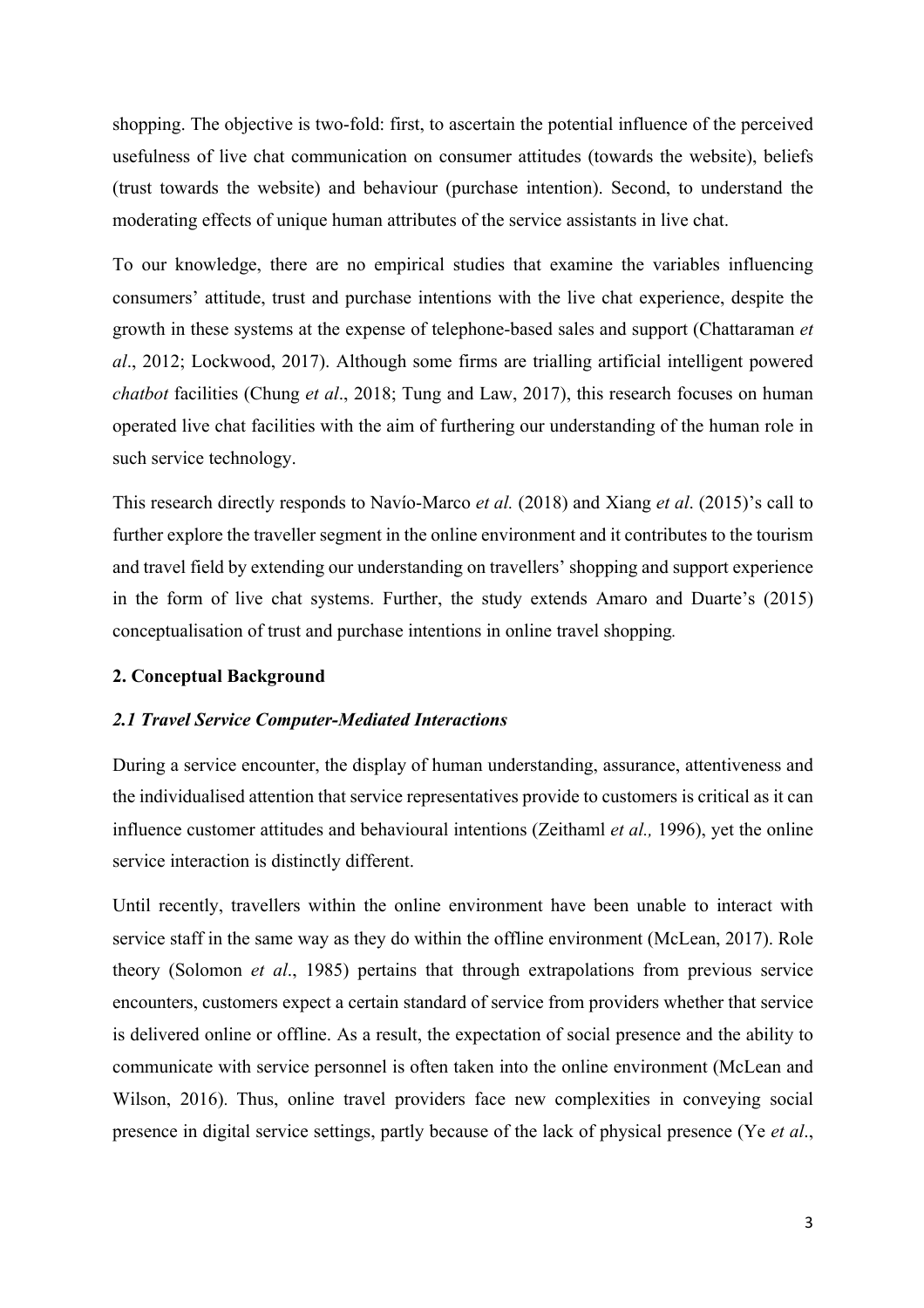2018), social cues (Cyr *et al*., 2009; Lee 2018), and human warmth (Gefen and Straub, 2003; Hassanein and Head, 2007).

Short *et al.* (1976, p.65) defined social presence as 'the degree of salience of the other person in the communication and the consequent salience of the inter-personal relationships'*.* Prior research posits that immediacy and intimacy are two components of social presence (Gefen and Straub, 2003). Immediacy refers to the psychological attentiveness between both communicators and how this attentiveness results in a willingness and readiness to communicate, whereas, intimacy refers to the warmth and empathetic affiliation between communicators.

According to social presence theory, the ability of a communication medium to transmit social and human cues can influence an individual's attitudes, beliefs and behaviours (Rice and Case, 1983). Thus, the level of perceived social presence changes according to the communication media types. Face to face communication for instance is regarded as providing a higher level of social presence (Lu *et al*., 2016), while e-mail, providers' websites and instant messaging communication lack important human cues such as body language, voice intonations, and immediate feedback, resulting in a perceived low social presence.

However, according to Gefen and Straub (2003), the integration of personalised, humancontact cues and synchronicity, may encourage the perception of a higher level of social presence. For instance, Aslanzadeh and Keating (2014) showed how the integration of video chat interactions into a travel provider's website enhances the perceived level of social presence and, as a result, affects consumers' channel preferences.

In the context of e-commerce, social presence has been investigated as an important element that can affect online consumers' loyalty, (Cyr *et al*., 2007), attitude (Hassanein and Head, 2007), trust (Ogonowski *et al*., 2014; Ye *et al*., 2019), experience and satisfaction (McLean and Osei-Frimpong, 2017; Song *et al*., 2019), as well as online purchase intentions (Lu *et al*., 2016).

As such, live chat services offer travel providers the unique opportunity to convey human social cues in computer-mediated travel service interactions (Turel and Connelly, 2013). Still, very limited research has focused on these specific service facilities (Elmorshidy *et al.,* 2015; Kang *et al*., 2015; McLean and Osei-Frimpong, 2017; Rajaobelina *et al*., 2019) and, to our knowledge, no empirical studies have analysed them through the lens of social presence theory.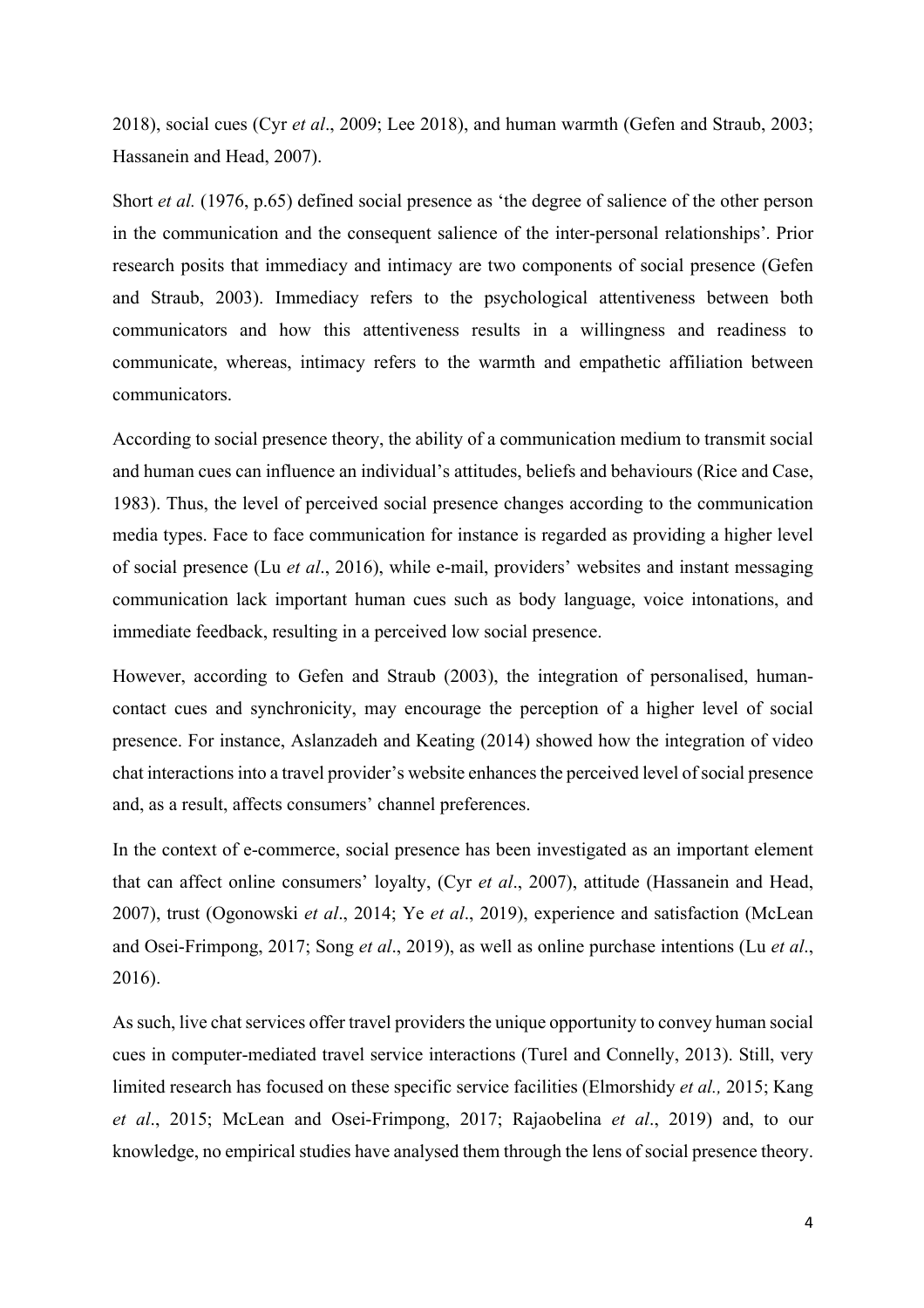### *2.2 Live Chat Service*

Live chat technology refers to web-based services that enable users to interact in real time with a human service representative (Chattaraman *et al.,* 2012). McLean and Osei-Frimpong (2017) highlight two key purposes of live chat technology: firstly, to serve as a search support function and secondly, to serve as a basic decision support function. In this sense, consumers may benefit from interaction with live chat before, during and after their transactions as live chat technology can support them all the way through their customer journey.

By enabling synchronous and bidirectional live interaction with a real person, live chat is similar to face-to-face and/or telephone-based communications. However, text-based chat services are different in that they are inherently lower in media richness and thus communication may be interpreted differently than its original intention leading to miscommunication (Turel and Connely, 2013). Live chat services also differ from *chatbots,* which are artificial intelligence-based service robots designed to provide human-computer interaction via natural conversation language (Chung *et al*., 2018; Hill *et al*., 2015; Tung and Law, 2017). Consumer's interactions with chatbots mainly result in shorter conversations and messages due to the limited ability of such e-service agents to have extended goal-directed discussions (Hill *et al.,* 2015). Conversely, live chat services offer the advantage of providing a more online 'human touch' as the conversations held by human representatives are often more customised (Elmorshidy *et al*., 2015; McLean and Osei-Frimpong, 2017).

By involving a human representative, live chat facilities may offer travel website providers the ability to enhance the online social presence and to provide human warmth (Gefen and Straub, 2003), attentiveness (McLean and Osei-Frimpong, 2017), assurance (Hamari *et al*., 2017), and personalised content (Elmorshidy *et al*., 2015). Thus, through the use of live chat facilities, travel providers can deliver a full social experience in line with what occurs in the 'real world' (McLean and Osei-Frimpong, 2019).

Research on live chat systems is relatively recent and limited in number. The majority of these studies have analysed the variables affecting the perceived usefulness and the customers' willingness to use live chat services (Elmorshidy *et al*., 2015; Kang *et al*., 2015). Only the study conducted by McLean and Osei-Frimpong (2017) has focused on the effects of live chat interactions and has shown how such online services may drive customer satisfaction through perceived service, information, and system quality. Yet, the influence of the perceived usefulness of live chat services and of their potential human touch on consumers' attitude, trust and purchase intentions remains unclear.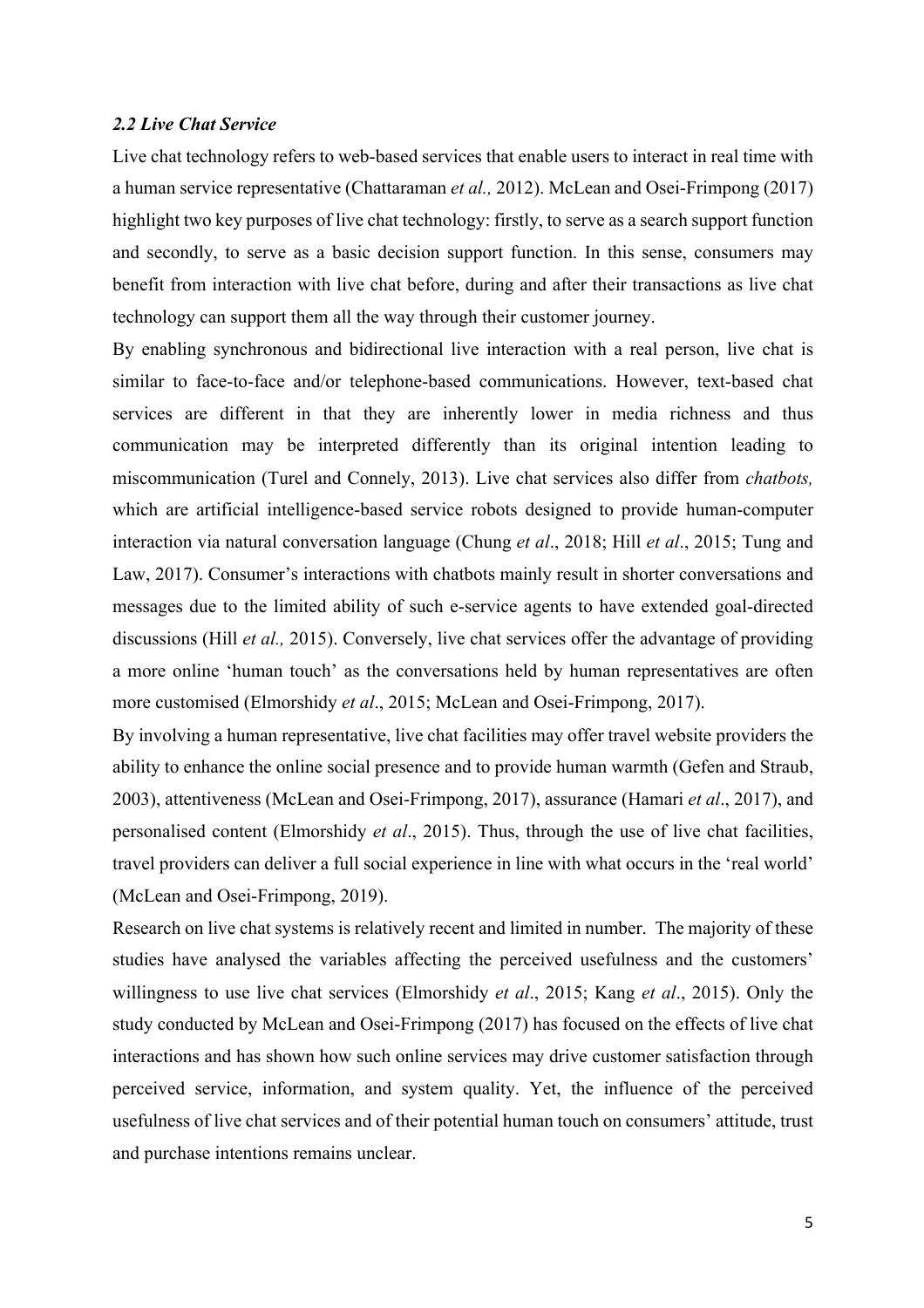### *2.3 Attitudes, Trust and Online Purchase Intentions*

In line with the service and technology adoption literature (e.g. Davis, 1989) we outline that travel service receivers form attitudes and behavioural intentions based on their service encounters. Numerous variables have been identified as influencing customer attitudes in the online environment such as perceived website quality, perceived benefits, enjoyment, e-WOM, and perceived social presence (Chung *et al*., 2018; Hassanein and Head, 2007). Social presence in the form of synchronous customer support has been outlined as positively influencing customer attitudes within the offline environment (Tombs and McColl-Kennedy, 2003). Thus, it could be expected to observe the same effect in the online environment. Specifically, it could be argued that the effect of synchronous communication with a human live chat assistant and its perceived usefulness could influence customer attitudes towards the website. Formally:

*H1a The perceived usefulness of live chat communication will positively influence customer attitudes towards the website*

The usefulness of live chat communication provides relevant information that is likely to influence the consumer's attitudes, which could affect their willingness to purchase (Lu *et al.,* 2014). Within e-commerce research, consumer attitudes towards a website have been found to significantly affect online consumer behaviour (Dedeke, 2016; Ayeh *et al.,* 2013). Drawing from the above, it could be argued that a travel consumer's attitude towards an online travel provider's website is likely to influence the consumer's purchase intentions. Formally:

# *H1b The attitudes towards an online travel provider's website will positively influence customers' purchase intentions*

Trust has been the subject of much research over recent years within the online environment (Corritore *et al.,* 2003; Jeon and Jeong, 2017), and it has been highlighted as one of the most important factors that makes e-commerce successful in the travel industry (Lu *et al*., 2016). Due to the absence of physical elements and lack of human interaction, consumers in the context of e-commerce may feel more vulnerable compared to offline environments, thus in this specific context the establishment of a trustworthy interaction is a fundamental factor that can decrease the perceived risk of a transaction and positively influence customers' purchasing behaviours (Hassanein and Head, 2007; Kim *et al.,* 2011; Filieri, 2016; Ponte *et al.,* 2015). While some website providers have utilised FAQ sections and help-forums in a *digital* attempt to establish a line of communication, travel providers within the online environment still have the added challenge of assuring customers in order to build trust (Ye *et al*., 2019). In addition,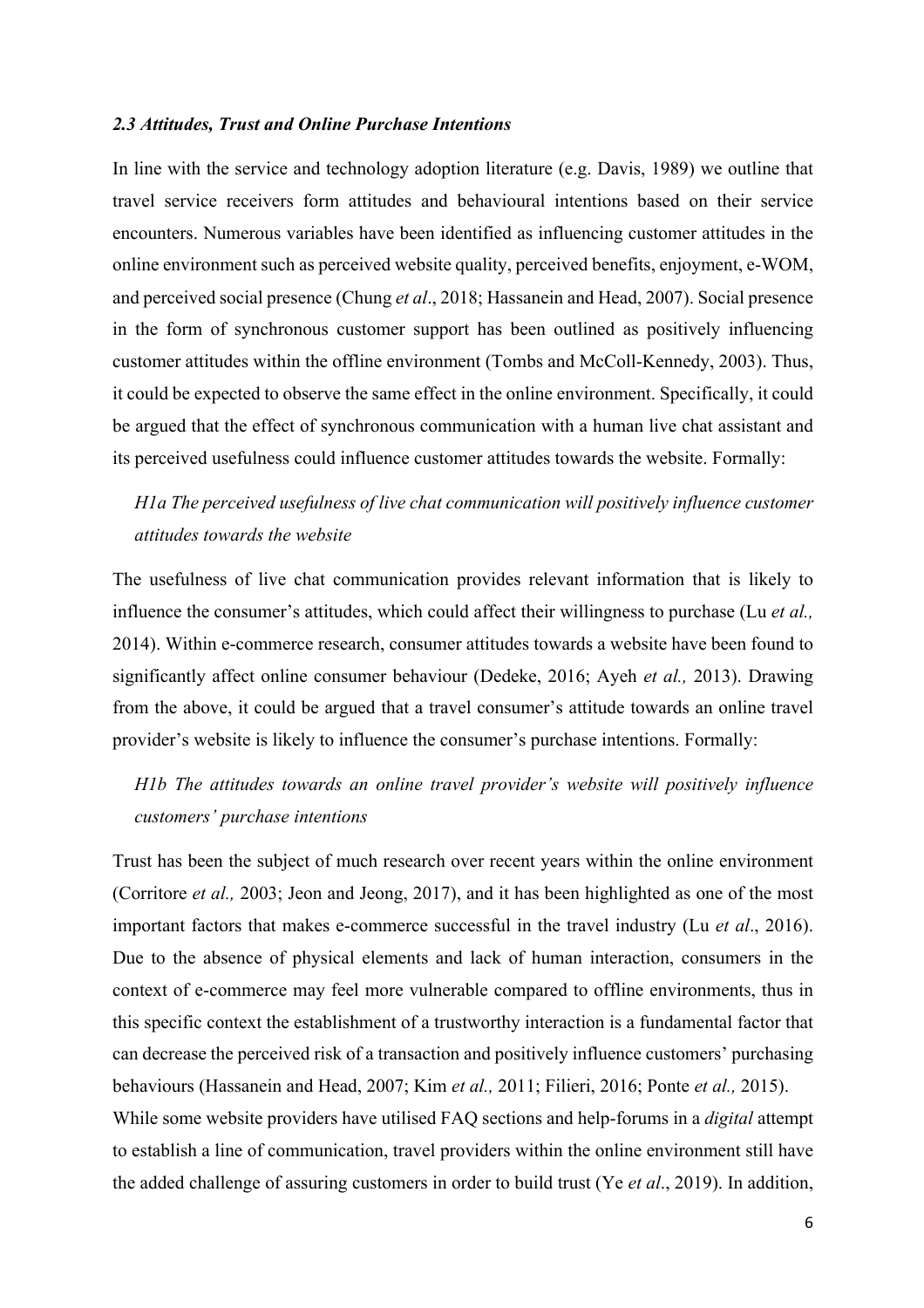vacation purchases are often of high value, which in turn increases a customer's risk (Cyr *et al*., 2007; Flavian *et al*., 2006; Gao and Wu, 2010), highlighting the importance of establishing trust during online travel shopping. Previous studies have analysed how trust develops in online settings particularly focusing on the identification of the key antecedents and the trust-building mechanism (Filieri, 2016; Lu *et al.*, 2016). Most of these studies have analysed the effects of functional attributes of the e-commerce platforms such as usability, ease of use, and feedback mechanisms (Corritore *et al*., 2003), and little attention has been given to the social elements that influence the development of users' trust (Lu *et al*., 2016; Ye *et al*., 2019) except for studies investigating the effect of web interface social presence (Gefen and Straub, 2004; Hassanein and Head, 2007). When interacting through a live chat service, the real-time communication between the travel service provider and the service receiver and its perceived usefulness may influence an individual's trust towards the website, while trust may also influence purchase intentions (Wen, 2009). Formally:

*H2a The perceived usefulness of live chat communication will positively influence a customer's trust towards a website.*

*H2b Trust towards a website will positively influence a customer's purchase intention on the website.*

Recently, research on the influence of social presence on purchase intention using online travel websites has increased (Liu and Park, 2015; Tseng, 2017). Studies have found that customers often rely on fellow customer reviews to aid them in their purchasing decisions and on occasion engage in asynchronous communication with other online consumers to reduce uncertainty, avoid risk and seek reassurance (Filieri, 2016; Xiang *et al.,* 2017). In spite of this, all of these actions have one element in common in that people often seek the advice of others as part of their decision making when making travel plans (Lu *et al.,* 2016). Following Kuhlthau's (1994) assertion that an individual's decision making process is influenced by the service provider's support, it could be argued that while live chat systems on online travel websites provide customers with the ability to communicate and seek the advice of a service assistant, there is a likelihood this could influence the customer's purchase intention. Formally:

*H3 The perceived usefulness of live Chat communication will positively influence customers' purchase intention on a travel provider's website.*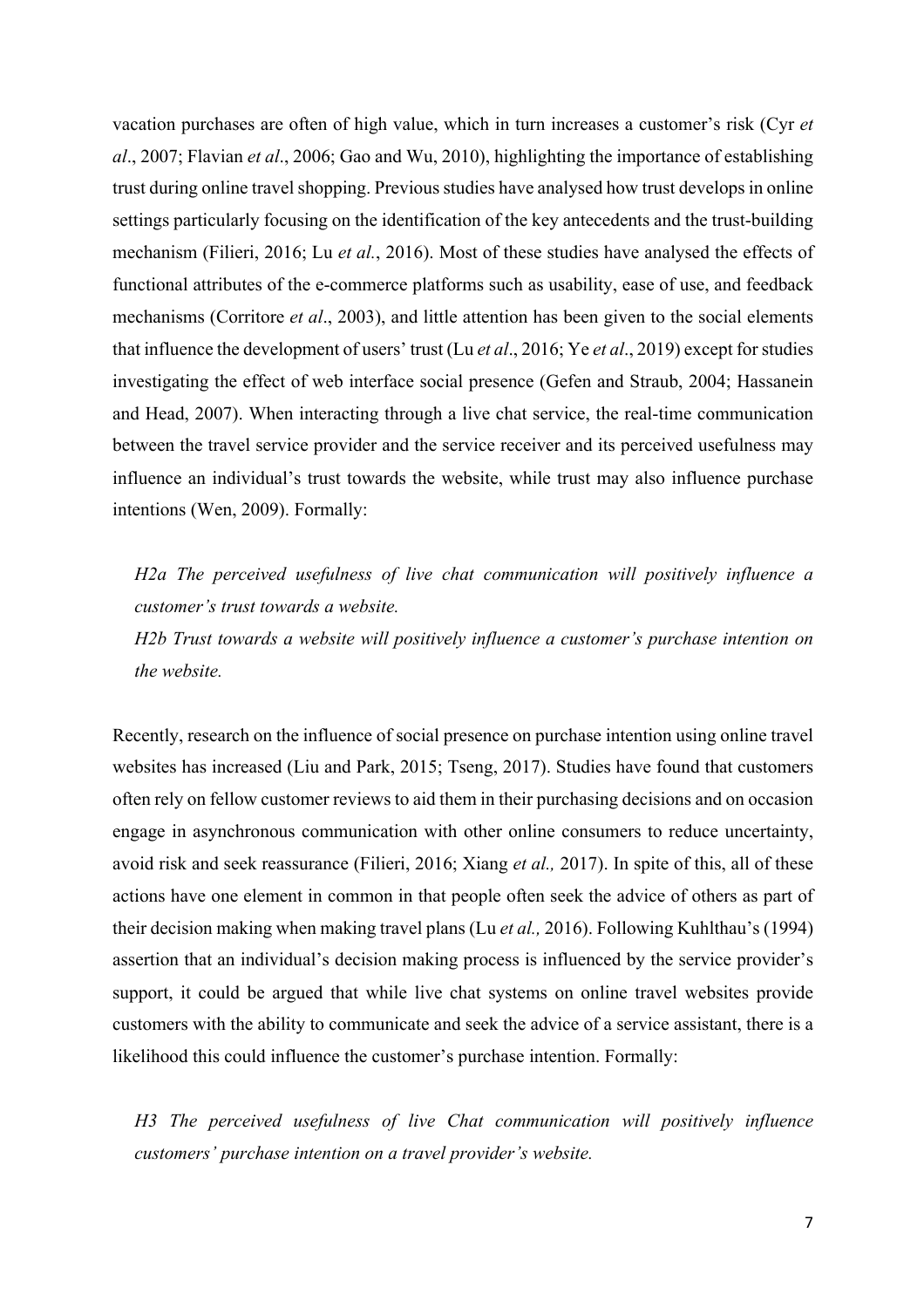### *2.4 The moderating role of online 'Human' Social Presence*

The previous sections have highlighted how live chat facilities have the potential to provide unique human cues in travel computer-mediated service interactions. Specifically, thanks to the human representative involved, live chat services may convey 'Human Warmth'(Turel *et al*., 2013), 'Human Assurance' (Hamari *et al.,* 2017; Ponte *et al.,* 2015), 'Human Attentiveness' (McLean and Osei-Frimpong, 2017) and 'Human Customised Content' (Kalia, 2013). Such variables have been outlined as being capable of enhancing the consumers' service experience both in offline service (Zeithaml *et al.*, 1996) and in computer-mediated interactions (McLean and Osei-Frimpong, 2017). The display of human understanding, the knowledge of the travel service representative, the ability to customise the service and the provision of the service in a timely manner are important prerequisites for satisfactory and successful service interactions (Eisingerich and Bell, 2008).Thus, they will be discussed in relation to their potential moderating role in influencing the impact of the perceived usefulness of live chat communication on consumers' attitudes, trust and behavioural intentions.

#### **Human warmth**

Human warmth refers to the degree of understanding and compassion shown by a service representative (Kalia, 2013). It is often overlooked within the online environment due to the distant and computer mediated form of interactions (McLean and Osei-Frimpong, 2017; Turel *et al.,* 2013;) yet customers desire empathy and understanding within the online environment (Lu *et al.,* 2016). While it is easier to assess human warmth elements in the offline environment, such assessments are not so obvious with web-based services where customers are unable to assess body language and voice tones to judge emotions and intentions (Daft and Lengel, 1986). Hence, in the absence of facial cues, live chat representatives are required to carefully think about their text-based response with the possibility of incorporating emoticons (Luor *et al.,* 2010; McLean and Osei-Frimpong, 2017). For instance, McLean and Osei-Frimpong (2017) found significant interaction effects of the live chat assistant's picture and use of emoticons on customer satisfaction with the experience during live chat communication. In this regard, it could be argued that human warmth elements demonstrated during live chat communication are likely to enhance the effects of the perceived usefulness of such an activity on travel customers' perceptions (trust, attitude, and purchase intention). Formally:

*H4. Human Warmth from the online travel representative will positively strengthen the effect of the perceived usefulness of live chat communication on customer's trust toward*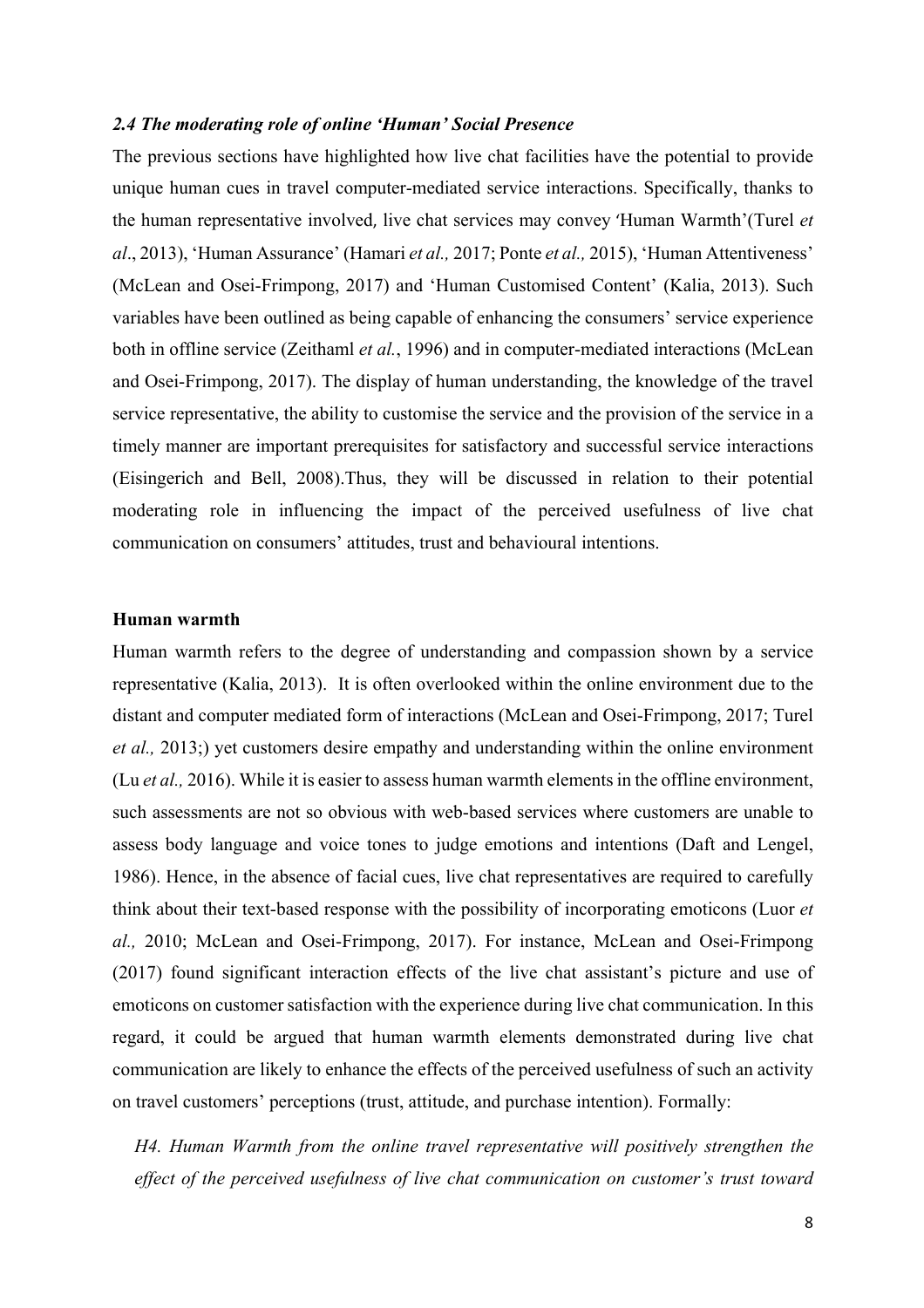*(H4a), attitude towards (H4b) and purchase intention from (H4c) the travel provider's website.* 

### **Human assurance**

The extant literature outlines assurance as an important variable enhancing an individual's interaction with websites (Gao and Wu*,* 2010) by positively increasing customer's trust and attitude (Hamari *et al.,* 2017; Ponte *et al.,* 2015). The concept of assurance is often defined as the confidence consumers have towards the service provider in delivering competent and trustworthy information (Lee and Cranage, 2011). Being a higher value product, online purchases of travel/vacation packages lead to higher perceived risk, thus requiring further assurance (Zeithaml *et al.,* 1996). In this sense, live chat may enable website providers to offer customers human assurance replicating the offline environment, which could enhance their perceptions. Specifically, the level of human assurance displayed during the online interaction is likely to strengthen the effect of the perceived usefulness of live chat communication on travel customer's attitudes, beliefs and behaviours. Formally:

*H5. Human Assurance from the online travel representative will positively strengthen the effect of the perceived usefulness of live chat communication on customer's trust towards (H5a), attitude towards (H5b), and intention to purchase from (H5c) the travel provider's website.* 

### **Human customised content**

The increased use of technology in tourism service delivery has generated interest in understanding technology's role in providing customised content (Turel and Connelly, 2013). Cheyne *et al.* (2005) highlighted the importance of personalisation services from travel agents in influencing a customer's choice of channel during the booking stage of travel and vacation planning, while previous studies outlined how content customisation saves customers' time, enhances their understanding, experience, and increases their perception of quality towards the website by reducing frustration and confusion while browsing a website (Srinivasan *et al.* 2002). Personalisation services within the online environment often rely on automation, still Hill *et al.* (2015) posit that human customised content is unrivalled by any other online feature. Hence, we expect that the ability of the human assistant to customise online contents for travel customers is likely to strengthen the relative effects of live chat communication on their perceptions. Formally: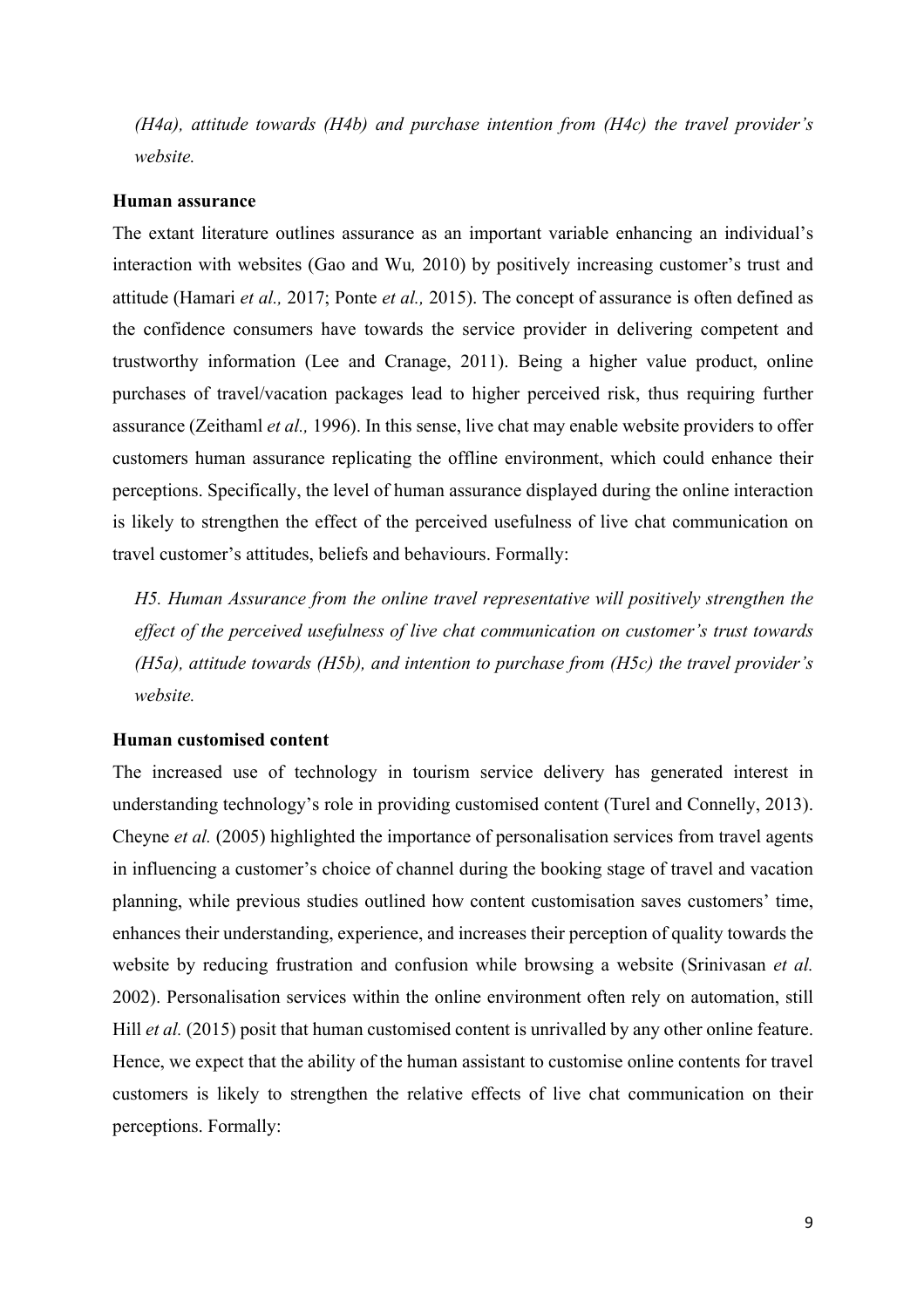*H6. Human customised content from the online travel representative will positively strengthen the effect of the perceived usefulness of live chat communication on customer's trust towards (H6a), attitude towards (H6b), and purchase intention from (H6c) the travel provider's website.* 

### **Human Attentiveness**

The attentiveness of a service representative can increase satisfaction as wait time decreases (McLean and Osei-Frimpong, 2017). Previous studies have highlighted how customers appear to be even more sensitive to wait time in the online environment where the perception of waiting longer than perceived necessary may result in a negative experience (Hong *et al*., 2013). In contrast to other forms of service support, live chat functions are able not only to provide customers with updates on the estimated waiting time, but also to reduce the length of time customers perceive spending on a specific task (McLean and Wilson, 2016). In this sense, human live chat assistants can uniquely offer website visitors an attentive service encounter, which is expected to enhance the effects of the perceived usefulness of live chat communication. Formally:

*H7. The human attentiveness of the online travel representative will positively strengthen the effect of the perceived usefulness of live chat communication on customer's trust towards (H7a), attitude towards (H7b), and purchase intention from (H7c) the travel provider's website.* 

Figure 1 summarises the research hypotheses.

### **- INSERT HERE Figure 1 –**

#### **3. Methodology**

A questionnaire was distributed online to gather the data required to test the research hypotheses. Respondents were selected using a purposive sample to participate in the research. A market research firm's panel was used to help obtain the sample and a monetary reward was given to respondents. The sample frame consisted of consumers from the UK that had used an actual real-world live chat system on a travel provider's website within the five days prior to taking the survey. In the context of the study, a travel provider's website is defined as a website where individuals can book a vacation involving travel, accommodation or activities. Additionally, we define a real-world live chat system as simultaneous synchronous media and a human representative who provides answers to customers through such media.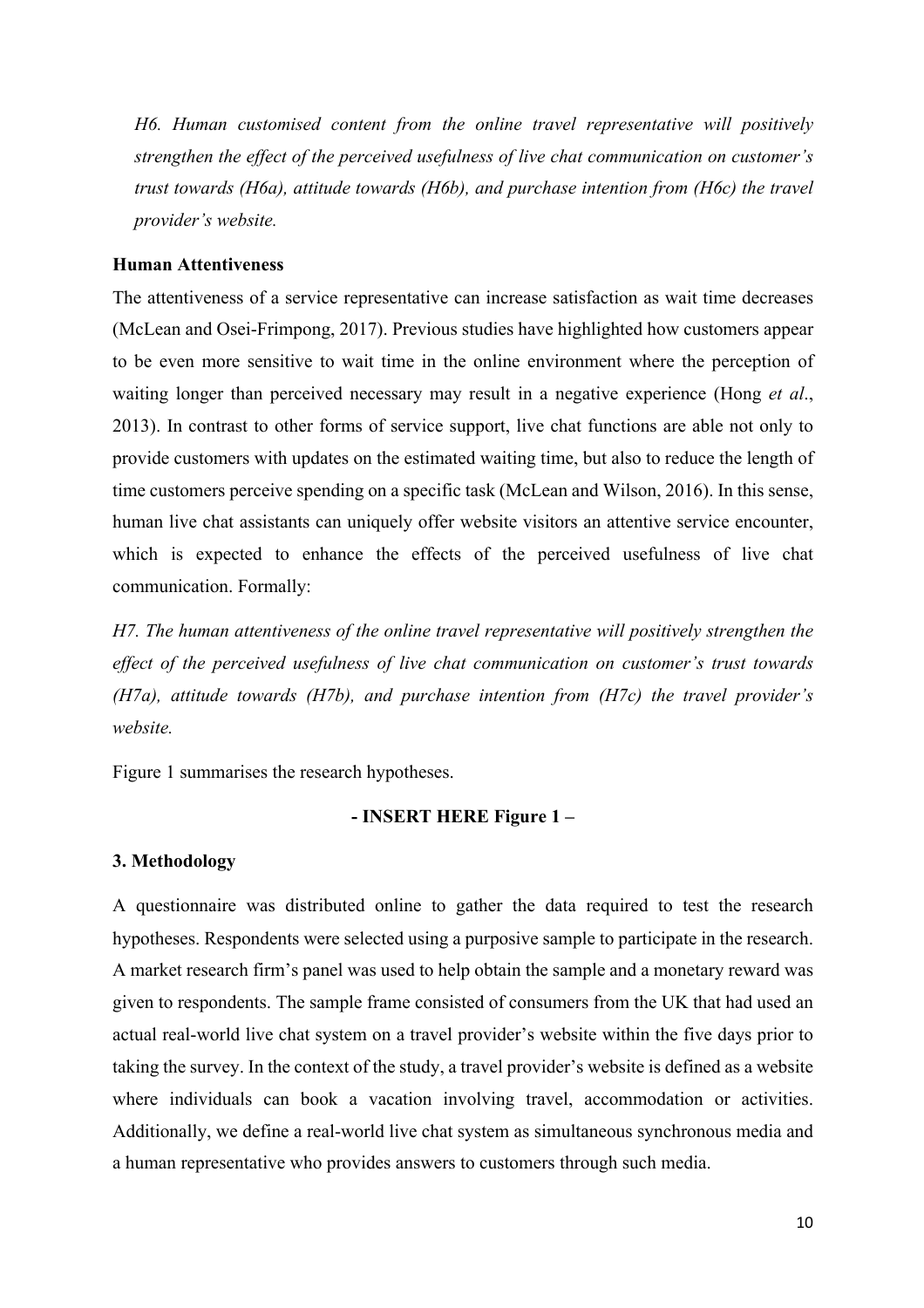In order to ensure respondents had interacted with a live chat representative on a travel provider's website we had a number of screening steps, firstly we provided respondents with the aforementioned description of a travel provider's website. Secondly, we provided a simplified description of a live chat facility, along with an image of a live chat discussion on a website and asked respondents to confirm if they had interacted ('chatted') with a live chat representative on a travel provider's website. Respondents were given the following description and question; 'live chat facilities like the image attached allows you to chat back and forth with a customer representative live on a website, please confirm if you have used a live chat facility like this on a travel provider's website.' Secondly, we asked participants to provide the URL to the travel provider's website where they used the live chat function and subsequently checked that each website was (1) a travel provider's website, (2) had a live chat facility and (3) was operated by a human chat representative. We confirmed the latter by interacting with the service and contacting the company to confirm if the service was provided by a human representative. Those responses that did not meet the criteria were removed from the sample. The sample was not restricted to specific travel provider websites in order to provide the study with more generalisable results. Accordingly, in total eight travel provider websites were used by the participants.

Overall, 816 responses were collected from consumers within the UK with 750 responses meeting the specified criteria of the sample and 631 usable questionnaires after discarding responses with three or more missing values (Hartline *et al*., 2000).

The sample was split between males (46%) and females (54%). Out of this, all of the sample engage in online social media and use the Internet every day. 38% of the sample had previously used a live chat facility on another website. With regard to age-groups, the research obtained a varied demographic, 18-25 (25%), 26-35 (36%), 36-45 (18%), 46-54 (15%) & 55-65 (6%). With regard to education, 23% graduated from high-school, 51% graduated from College (further-education) and 26% had graduated from University (higher-education).

The questionnaire scales were adapted from established scales within the literature. 33 items on a 7 point Likert scale ranging from (1) Strongly Disagree to (7) Strongly Agree were used to measure: Usefulness of Live Chat Communication (Davis, 1989); Attitude towards the Website (Taylor and Todd, 1995); Trust towards the website (Gao and Wu, 2010); Purchase Intention (Lu *et al*., 2016); Human Warmth, Human Assurance, Human Attentiveness (McLean and Osei-Frimpong, 2017); and Human Customised Content (Srinivasan *et al.,* 2002).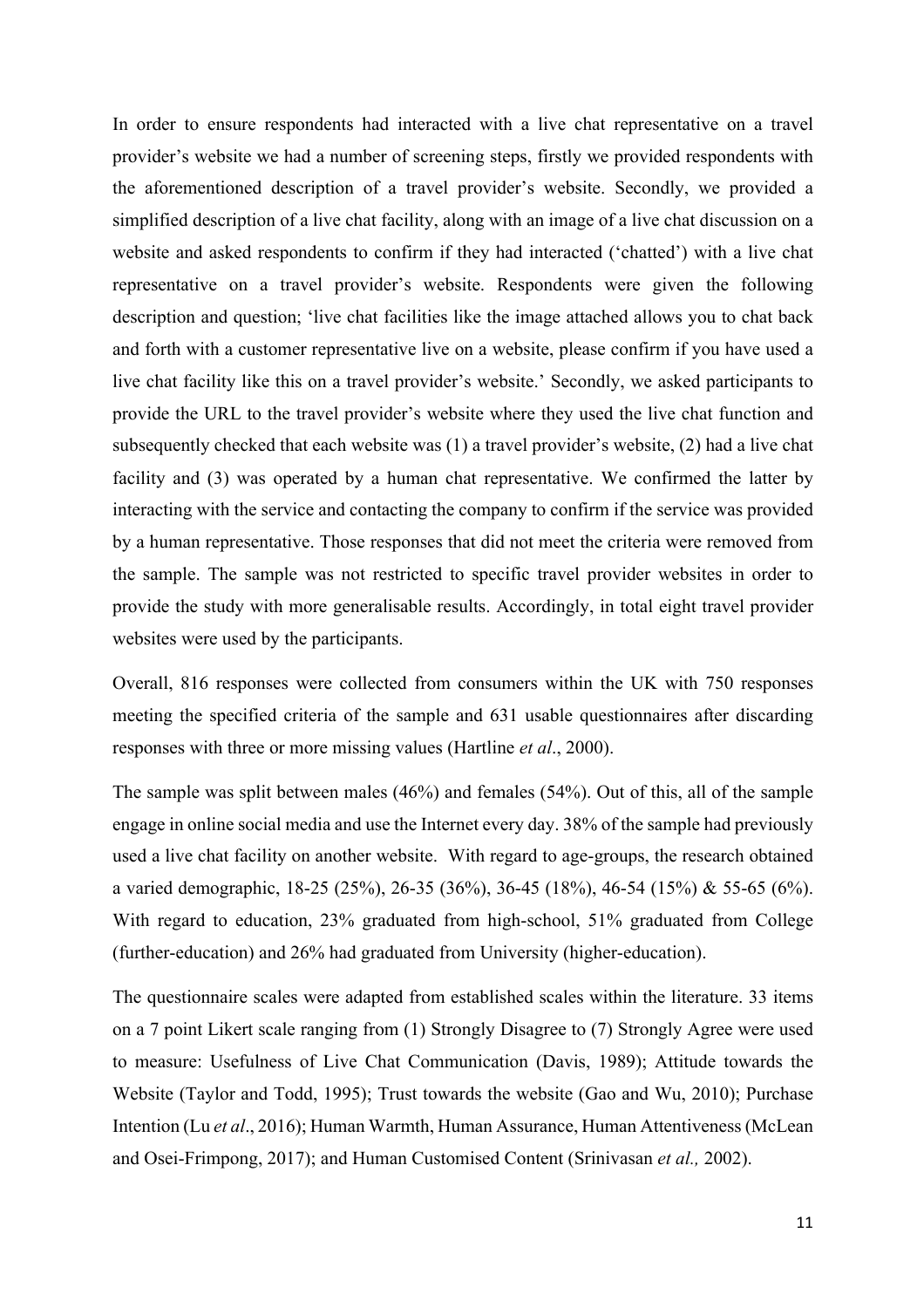### *3.1 Preliminary Analysis*

Preliminary analysis was carried out using SPSS before undertaking structural equation modelling. First, the reliability of each scale was assessed (all Cronbach's alphas > .7). In addition, an exploratory factor analysis was carried out with Varimax rotation and principal component analysis. Such a test was conducted given that the original scale items were adapted to fit the context of the study. The Kaiser-Meyer-Olkin (KMO) measure of sampling adequacy was 0.806, exceeding the cut-off value of 0.6 with a *ρ*-value < .0001 for Bartlett's Test of Sphericity (Kaiser, 1970). All items loaded well on the corresponding constructs that they were intended to measure with no evidence of cross loading. Thus, it can be concluded that each scale was a reliable measure of the variable.

Additionally, tests for common method bias (CMB) were conducted (Podsakoff *et al*., 2003). The scale items of corresponding constructs were mixed throughout the questionnaire to reduce the likelihood of CMB (Ranaweera and Jayawardhena, 2014). Additionally, a common latent factor (CLF) was presented with all indicators of the constructs included in the model. The CLF produced a value of .593. To calculate the common method variance .593 was squared, which equals .351 (35.1%), values that fall below 50% (Ranaweera and Jayawardhena, 2014) are considered to satisfy the unlikelihood of CMB.

Furthermore, MANOVA calculations were performed regarding age, Wilks Lambda = .72, *f*   $(8, 623) = 2.31$ ,  $p = .210$  and gender, Wilks Lambda = .61,  $f(8, 623) = 2.78$ ,  $p = .188$ . The results illustrate that there was no significant difference between any of the groups.

### *3.2 Structural Equation Modelling (SEM)*

Structural Equation Modelling (SEM) in AMOS Graphics 24 was used to test the hypothesised relationships. A confirmatory factor analysis was first conducted to assess the causal relationships. The output illustrates good fit of the measurement model  $(\chi^2/df = 2.937, RMSEA)$  $= .047$ , RMR  $= .024$ , SRMR  $= .031$ , CFI  $= .951$ , NFI  $= .954$ ). Additionally, all loadings were ample and significant  $p < .05$ .

Following Fornell and Larcker's (1981) procedure, convergent and discriminant validity was satisfied as, firstly, each of the loadings showed significance ( $p \le 0.001$ ), secondly, the composite reliability (CR) for each variable was beyond the recommended benchmark of .70 (Fornell and Larcker, 1981), and thirdly, the average variance extracted (AVE) for each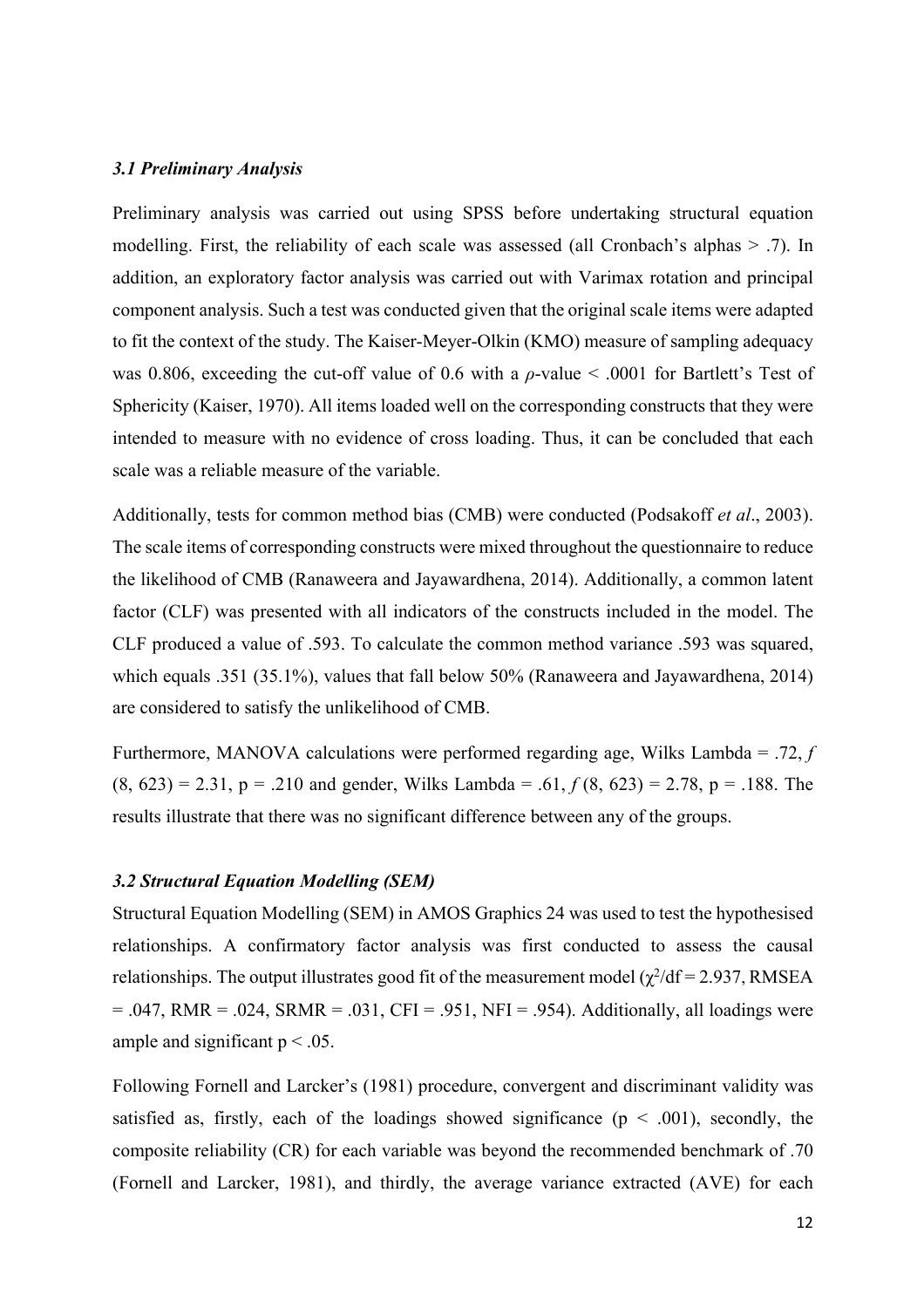construct fulfilled the recommended benchmark of .50, and also meets the requirement of above the maximum shared variance (MSV) (Hair *et al*., 2010). Further to this, the discriminant validity was assessed and supported by calculating the square root of the AVE for each construct, where it exceeded the inter-correlation for each construct (Hair *et al.,* 2010). In addition, further analysis was conducted through a variance inflation factor (VIF) analysis in SPSS and found no variable to be above the benchmark of 3.0 (Hair *et al*., 2010), which excludes multi-collinearity issues.

Following the confirmatory factor analysis, the data from each website were tested for configural invariance. Configural invariance is important to establish in order for pooled data analysis to provide meaningful insights (Vandenberg and Lance, 2000). The configural invariance test is used to evaluate the assumption that the regression loadings are similar across different circumstances or situations, in the case of this study, across different websites. Thus, a confirmatory factor analysis was calculated for each website used in the study. The findings indicated that each model presented *goodness of fit,* thus the pooled data can provide meaningful results.

The next stage of the SEM process was to specify and estimate the hypothesised model. Through the use of AMOS Graphics, the fit statistics of the structural model show goodness of fit ( $x^2$  = 3.16, RMSEA = .045, SRMR = .023, RMR = .019, CFI = .954, NFI = .959, GFI = .961) and provide support for the hypothesised model. The standardised path coefficients, along with statistical significance and  $R^2$  variance explained values can be seen in table 1.

#### **- INSERT HERE Table 1-**

The results shown in table 1 highlight significant relationships,  $p \le 0.05$ , strong regression paths, and moderate to substantial variance explained (Cohen, 1977), supporting each of the research hypotheses. In support of H1a a significant relationship was found between the usefulness of live chat communication with an online travel representative and positive attitudes towards the website ( $\beta$  = .64,  $p = **$ ,  $\beta$ <sup>2</sup> = 40%). Thus, the communication with a service assistant through a live chat system has a positive influence on customers' attitudes towards the website, believing that it is a good idea and a pleasant experience when using the website. Further to this, in support of H1b, a customer's attitudes towards a travel provider's website has an influence on their Purchase Intention ( $\beta$  = .70,  $p = **$ ,  $R^2 = 63\%$ ) from the site. While attitudes' effect on purchase intentions has been previously examined, previous research has not studied the effect in travel/tourism websites and has not considered the mediating role of 'attitudes towards the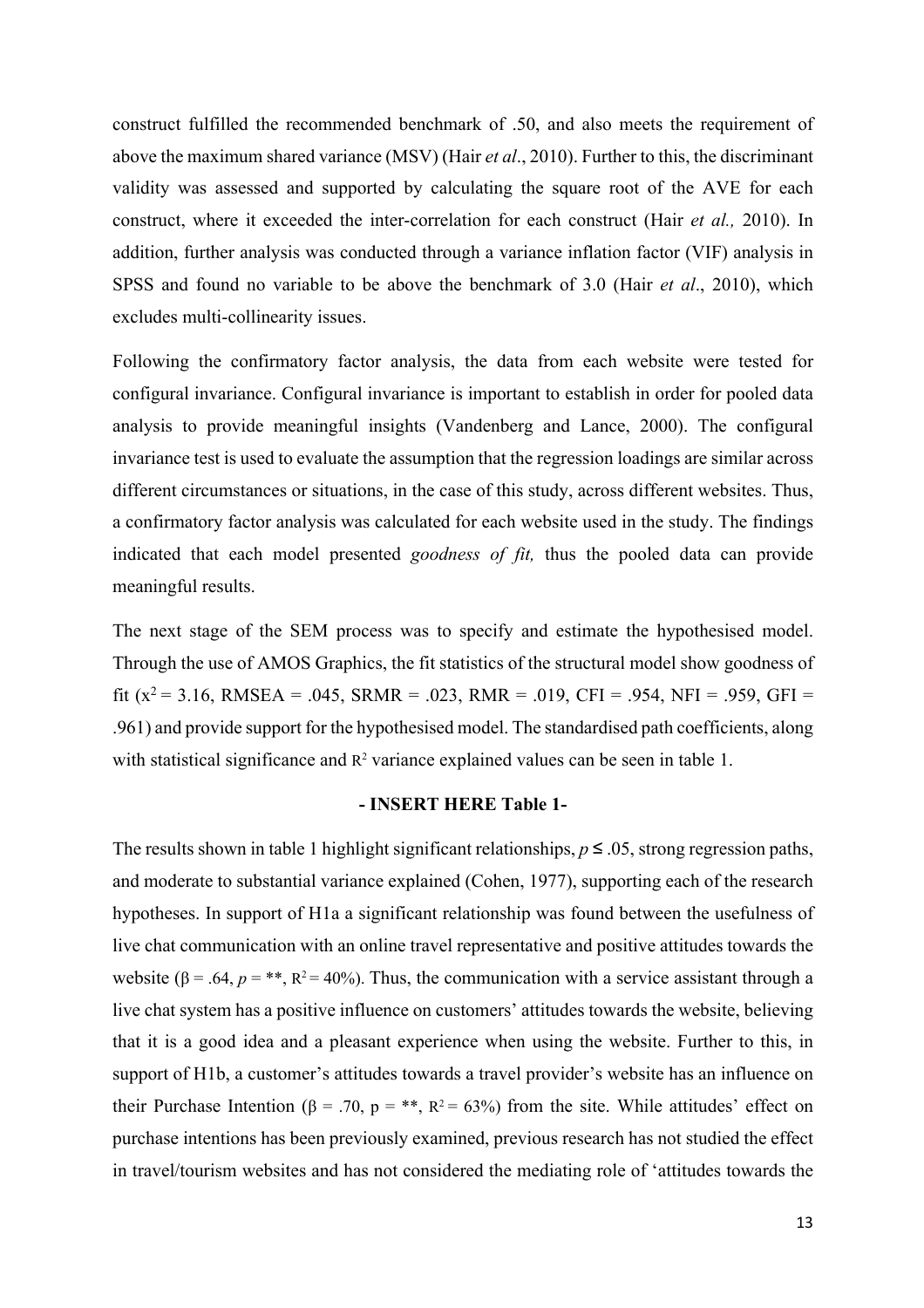website' between live chat communication and purchase intentions. To further investigate this effect, the recommended steps for mediation analysis as proposed by Lu *et al.* (2016) were followed. The bootstrap test of the indirect effect was tested in AMOS Graphics. The results of the bootstrap test found that the indirect effects on the path (Live Chat Communication-Attitudes Towards the Website – Purchase Intention  $p = .032$ ) were statistically significant  $p =$ < .05, thus highlighting the importance of the mediating role of attitudes towards the website.

Moreover, a direct effect can be seen between the usefulness of live chat communication and trust towards the website ( $\beta = .69$ ,  $p = **$ ,  $R^2 = 47\%$ ), influencing customers' perception of feeling safe to perform a financial transaction on the website and trusting the information provided on the website, thus supporting H2a. In addition, trust plays a mediating role between live chat communication and purchase intentions. Following the steps outlined above, the results of the bootstrap test in AMOS Graphics found that the indirect effects on the path (Live Chat Communication-Trust towards the website– Purchase Intention  $p = .027$  are statistically significant  $p = 5.05$ , thus highlighting the importance of the mediating role of trust towards the website, supporting H2b.

Furthermore, while attitudes and trust toward the website both play a mediating role between the usefulness of live chat communication and purchase intentions, the analysis outlines a strong direct relationship between the usefulness of live chat communication and Purchase Intention from the travel provider's website ( $\beta$  = .72,  $p =$ \*\*\*, R<sup>2</sup> = 51%), supporting H3. Therefore, the paths from the Usefulness of Live Chat Communication to Purchase intention is partially mediated by trust towards the website and attitudes towards the website as the direct effect is reduced in size with the presence of the mediating variables but still shows a significant direct relationship. Thus, the instantaneous communication with a travel representative via live chat technology positively influences customers to purchase from the website.

### *3.3 Interaction Effect Analysis*

Following the structural model evaluation to test hypotheses H1-H3, moderating effects were examined hierarchically using moderated SEM with AMOS 24 (Xanthopoulou *et al*., 2007) to test hypotheses H4-H7. Following Ranaweera and Jayawardhena (2014), additional variables were created in SPSS to test the interactive effects. In the first step to test H4a, an interactive term was created by multiplying the independent variable with the moderating variable. The dependent variable (Trust towards the Website) was regressed on the independent (Usefulness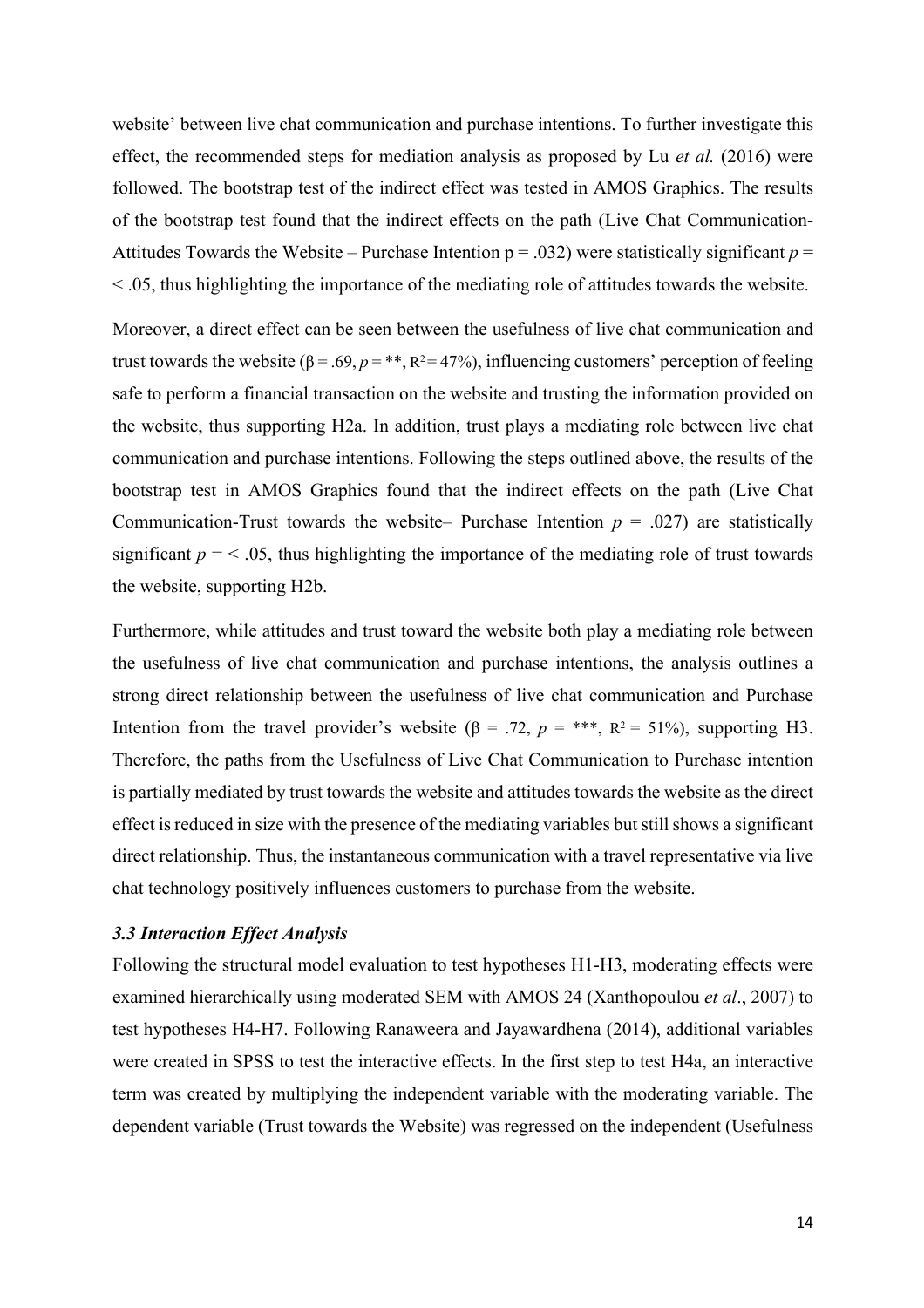of Live Chat Communication), the moderator (Human Warmth), and the interactive term (Usefulness of Live Chat Communication X Human Warmth).

A significant interactive effect was found, supporting H4a (Usefulness of Live Chat Communication $\rightarrow$ Trust, standardised  $\beta$  = .715\*\*\*, R<sup>2</sup> = 51%; Human Warmth $\rightarrow$ Trust, standardised  $\beta = 0.293^{**}$ ; Usefulness of Live Chat Communication X Human Warmth $\rightarrow$ Trust, standardised  $\beta$  = .298<sup>\*\*</sup>). The findings indicate that human warmth during live chat communication significantly moderates the effect of the usefulness of live synchronous communication on a customer's trust towards the website. Thus, the greater understanding and empathetic behaviour shown by the live chat assistant increases the effect of perceived usefulness of live chat services on consumers' trust towards the website.

Following the steps outlined above, the interaction effects of Human Warmth on Attitudes towards the Website (H4b) and Purchase Intention (H4c) were examined. A significant positive moderation effect of human warmth on the influence of perceived usefulness of live chat communication on attitudes towards the travel provider's website was found, supporting H4b, (Usefulness of Live Chat Communication  $\rightarrow$  Attitude towards website, standardised β = .723\*\*\*,  $R^2$  = 52%; Human Warmth $\rightarrow$  Attitude towards website, standardised β =.228<sup>\*\*</sup>; Usefulness of Live Chat Communication X Human Warmth $\rightarrow$ Attitudes towards website, standardised β = .289\*\*). Thus, more individual attention provided by the live chat representative results in more positive attitudes towards the website. However, there was no moderating effect of human warmth on a customer's purchase intention, rejecting H4c, (Usefulness of Live Chat Communication $\rightarrow$ Purchase, standardised β = .716\*\*\*, R<sup>2</sup> = 51%; Human Warmth $\rightarrow$ Purchase, standardised  $\beta$  =.121<sup>ns</sup>; Usefulness of Live Chat Communication X Human Warmth $\rightarrow$ Purchase, standardised β = .298\*\*). Thus, whilst human warmth increases positive attitudes towards the website it does not directly increase purchase intention. This result confirms some previous research who found that human warmth only influences purchase intention through other variables such as satisfaction, trust and attitude (Chug *et al*., 2015; Lu *et al*., 2016).

Moreover, the results show a significant positive moderation effect of Human Assurance on the usefulness of live chat communication on trust towards the travel provider's website, attitudes towards the travel provider's website and Purchase Intention supporting H5a (Usefulness of Live Chat Communication $\rightarrow$ Trust, standardised β = .709\*\*\*, R<sup>2</sup> = 50%; Human Assurance  $\rightarrow$  Trust, standardised β =.439<sup>\*\*</sup>; Usefulness of Live Chat Communication X Human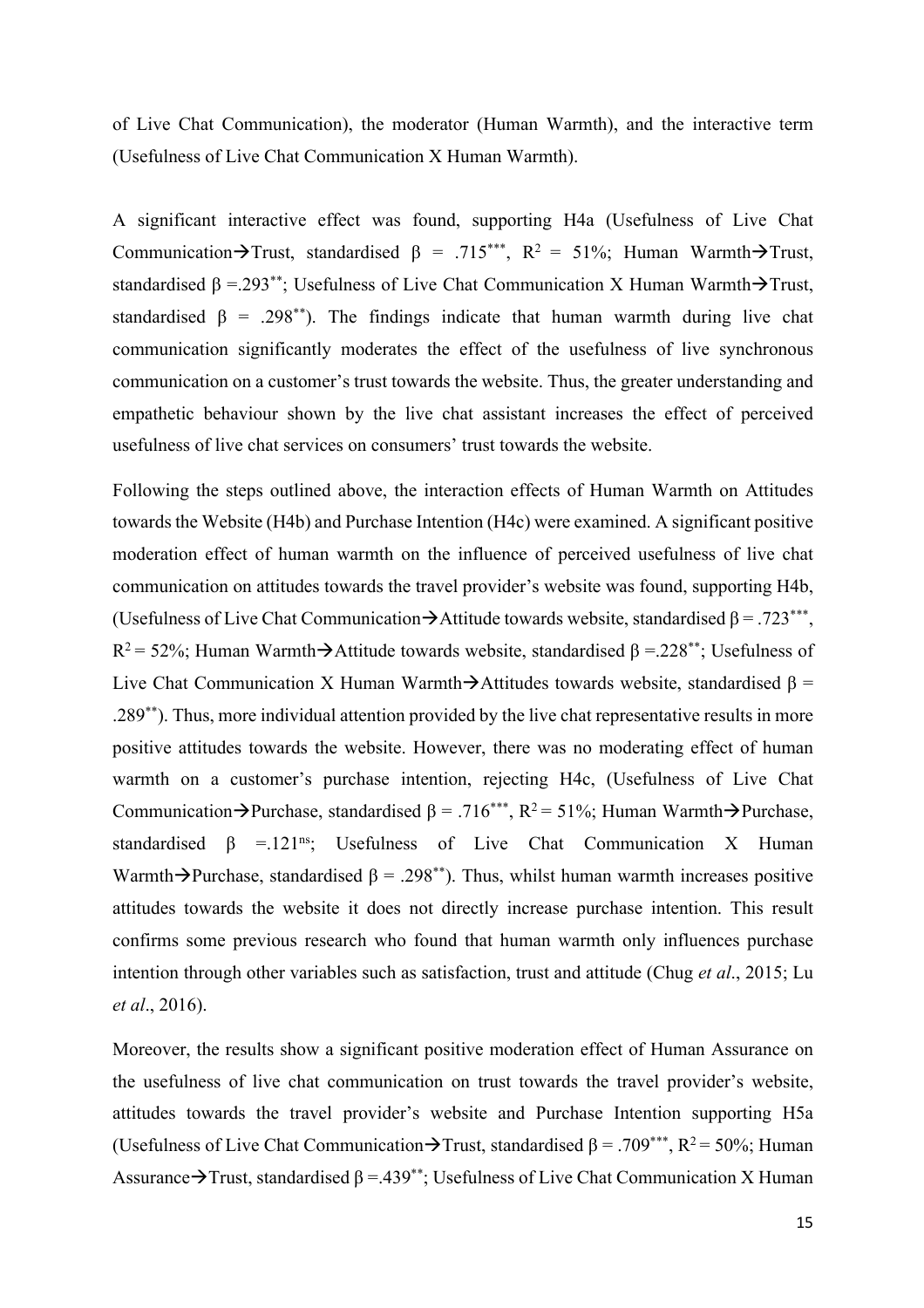Assurance $\rightarrow$ Trust, standardised  $\beta$  = .533\*\*); H5b (Usefulness of Live Chat Communication $\rightarrow$ Attitude towards website, standardised β = .686\*\*\*, R<sup>2</sup> = 47%; Human Assurance  $\rightarrow$  Attitude towards website, standardised  $\beta = 0.237^{**}$ ; Usefulness of Live Chat Communication X Human Assurance $\rightarrow$ Attitudes towards website, standardised  $\beta = .298^{**}$ ; and H5c (Usefulness of Live Chat Communication $\rightarrow$ Purchase, standardised β = .751\*\*\*, R<sup>2</sup> = 56%; Human Assurance $\rightarrow$ Purchase, standardised  $\beta$  =.185<sup>\*\*</sup>; Usefulness of Live Chat Communication X Human Assurance $\rightarrow$ Purchase, standardised  $\beta$  = .202<sup>\*\*</sup>). Thus, the confidence instilled by the live chat representative, illustrating knowledge in their responses while being courteous has a positive effect in increasing the likelihood of purchase following the live chat discussion. The assurance offered by the live chat representative during the discussion increases the effect of the perceived usefulness of a live chat interaction on a customer's level of trust towards the website, whilst also increasing positive attitudes towards the website.

Further to this, the findings illustrate a significant positive moderation effect of Human Customised Content on the influence of live chat communication on trust towards the travel provider's website, attitudes towards the travel provider's website and purchase intentions, supporting H6a (Usefulness of Live Chat Communication $\rightarrow$ Trust, standardised β = .712\*\*\*, R<sup>2</sup>  $= 51\%$ ; Human Customised-Content $\rightarrow$ Trust, standardised β =.343<sup>\*\*</sup>; Usefulness of Live Chat Communication X Human Customised-Content $\rightarrow$ Trust, standardised β = .419<sup>\*\*</sup>); H6b (Usefulness of Live Chat Communication  $\rightarrow$  Attitude towards website, standardised  $\beta = .777***$ ,  $R^2 = 60\%$ ; Human Customised-Content $\rightarrow$ Attitude towards website, standardised β =.411<sup>\*\*</sup>; Usefulness of Live Chat Communication X Customised-Content $\rightarrow$ Attitudes towards website, standardised  $\beta$  = .445<sup>\*\*</sup>); and H6c (Usefulness of Live Chat Communication $\rightarrow$ Purchase, standardised  $\beta = .736^{***}$ ,  $R^2 = 54\%$ ; Human Customised-Content $\rightarrow$ Purchase, standardised  $\beta$ =.231\*\*; Usefulness of Live Chat Communication X Human Customised-Content $\rightarrow$ Purchase, standardised  $\beta$  = .299<sup>\*\*</sup>). Accordingly, the live chat representative is able to provide customers with content that is unique to the individual's needs and has the ability to answer specific questions. The results assert that human customised content provided by the live chat assistant increases the positive influence of live chat on purchase intentions, trust and attitudes towards the website.

Finally, the findings show a significant positive moderation effect of Human Attentiveness on the usefulness of live chat communication on trust towards the travel provider's website, attitudes towards the travel provider's website and purchase intention, supporting H7a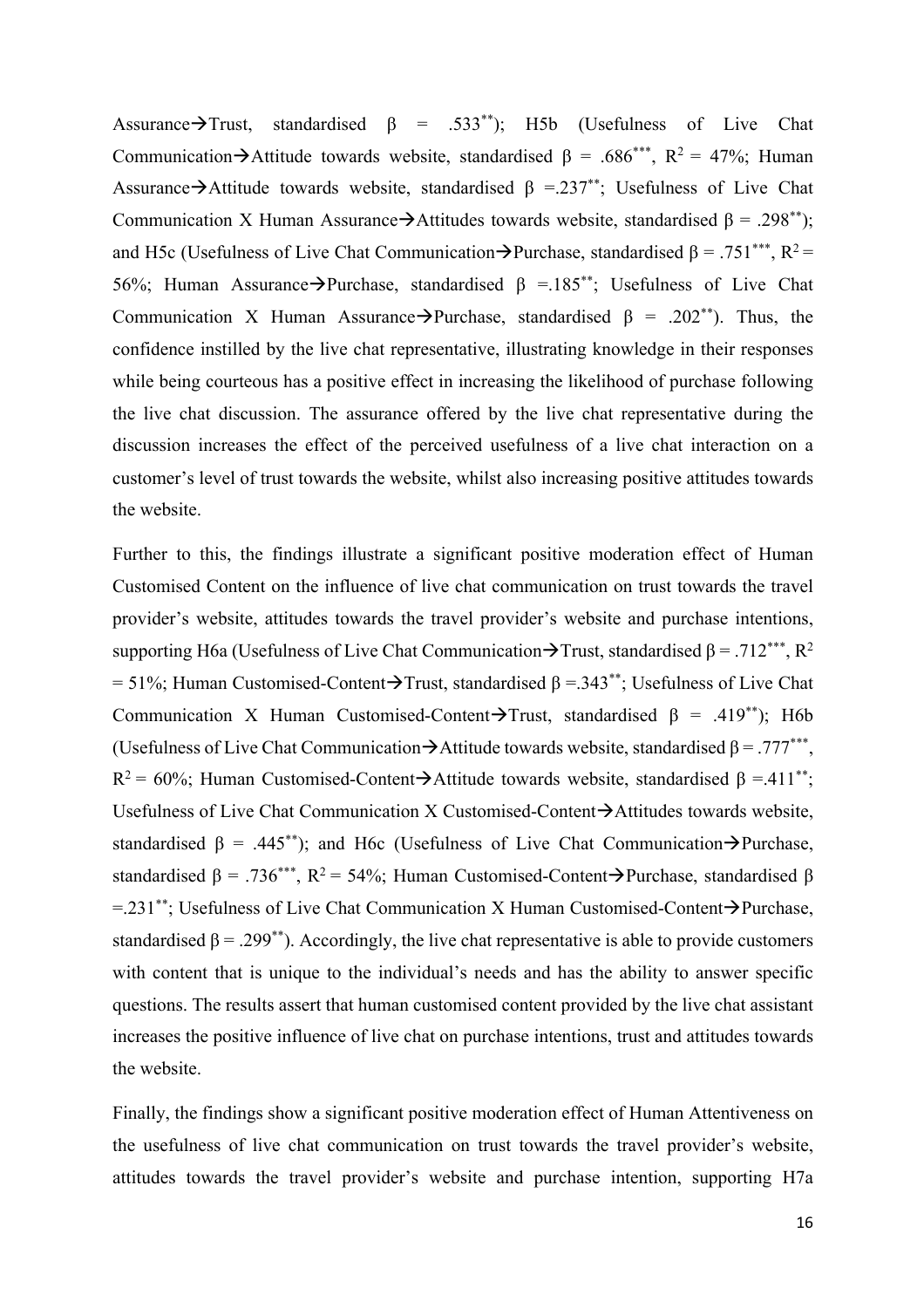(Usefulness of Live Chat Communication  $\rightarrow$  Trust, standardised  $\beta$  = .698\*\*\*, R<sup>2</sup> = 48%; Human Attentiveness $\rightarrow$ Trust, standardised β =.363<sup>\*\*</sup>; Usefulness of Live Chat Communication X Human Attentiveness $\rightarrow$ Trust, standardised  $\beta = .392^{**}$ ); H7b (Usefulness of Live Chat Communication $\rightarrow$ Attitude towards website, standardised β = .684\*\*\*, R<sup>2</sup> = 47%; Human Attentiveness $\rightarrow$ Attitude towards website, standardised  $\beta = .420^{**}$ ; Usefulness of Live Chat Communication X Human Attentiveness $\rightarrow$  Attitudes towards website, standardised β = .434<sup>\*\*</sup>); and H7c (Usefulness of Live Chat Communication $\rightarrow$ Purchase, standardised β = .752\*\*\*, R<sup>2</sup> = 57%; Human Attentiveness $\rightarrow$ Purchase, standardised β =.237<sup>\*\*</sup>; Usefulness of Live Chat Communication X Human Attentiveness $\rightarrow$ Purchase, standardised  $\beta = .302^{**}$ ). Thus, the attentiveness of the live chat representative, always being available to respond and provide a prompt service to the customer, increases the positive influence of live chat on purchase intention, trust and attitudes towards the website.

#### **4. Conclusions and Implications**

### *4.1 Conclusions*

This is one of the earliest studies to examine the impact of live chat communications on shaping travel consumers' attitudes, trust towards the travel provider's website and purchase intentions. It does so by comprehensively examining the moderation effects of the human elements including human warmth, human assurance, human customised contents, and human attentiveness from the perspective of social presence theory. While scholars have given recent attention to automated chat systems (*chatbots*) (Chung *et al*., 2018; Tung and Law, 2017), this study fills a gap in knowledge in relation to human operated live chat communication. Hence, this work is relatively seminal and presents avenues for further development in the computermediated travel and hospitality industry.

### *4.2 Theoretical implications*

This study offers several theoretical contributions. First, by building on previous research (e.g., Aslanzadeh and Keating, 2014; Kang *et al*., 2015; Turel and Connelly, 2013), the study presents the consequences of online human live chat communication and the intervening effects of human elements through the lens of social presence theory. In this sense, it offers a unique contribution to the travel literature by providing empirical insights and conceptual clarity into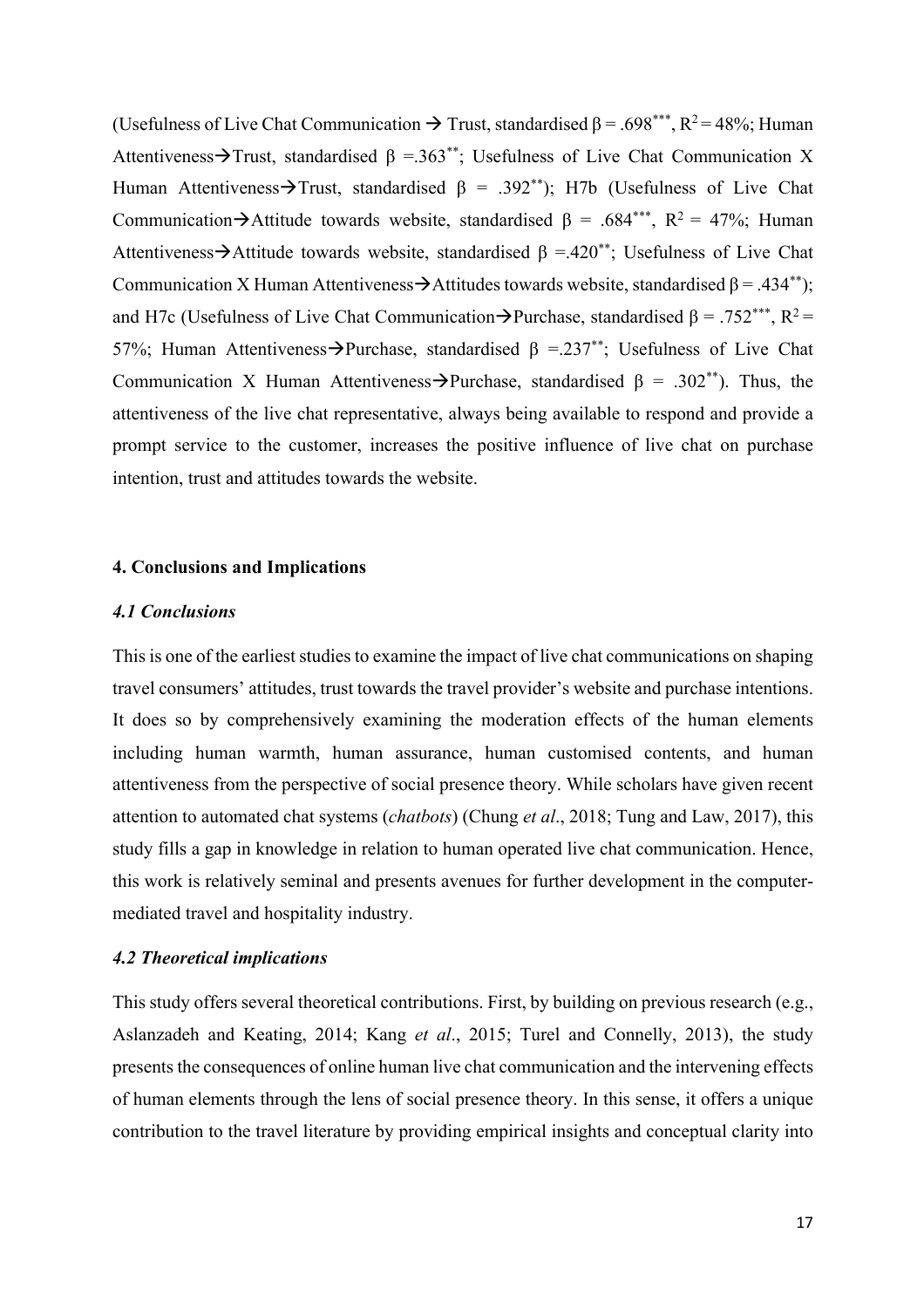the usefulness of human operated live chat communication on travellers' attitudes, trust towards the website and purchase intentions.

Second, while limited research has assessed the key human attributes provided by a representative through online live chat facilities (Kang *et al*., 2015; McLean and Osei-Frimpong, 2017), this study sheds light on the role played by each human attribute (warmth, assurance, customised contents and attentiveness) in strengthening the influence of live chat communication on travel consumers' responses.

Third, the study establishes the role played by live chat communication in the development of travel consumers' trust. In this sense, the study extends Amaro and Duarte's (2015) conceptualisation that website trustworthiness is influenced by other customers or experts and demonstrates how live chat interactions in online travel services foster travel consumers' trust.

Fourth, the study responds to Navío-Marco *et al.* (2018) and Xiang *et al*.'s (2015) call to advance our understanding on traveller segment in the online environment by establishing the role of live chat in influencing consumer behaviour, beliefs and attitudes toward travel providers' websites.

Finally, while existing literature within travel and tourism research has focused on the role of asynchronous consumer-to-consumer communication within the online environment in relation to consumer reviews (Tseng, 2017; Ayeh *et al.,* 2013), this study takes a different perspective and analyses the customer-to-service assistant communication within the travel provider's website.

### *4.3 Practical Implications*

This research offers travel providers various practical implications. Firstly, by establishing the effects of live chat communication in positively influencing customer responses, the findings of this research outline the importance of providing synchronous communication with a human service assistant. Managers of travel and tourism websites can provide customers with customised content through deploying live chat communication, in turn resulting in favourable customer behavioural intentions. Additionally, it offers travel providers an element of control regarding the information that customers are consuming in comparison to the largely uncontrollable sentiment involved in consumer-to-consumer interactions.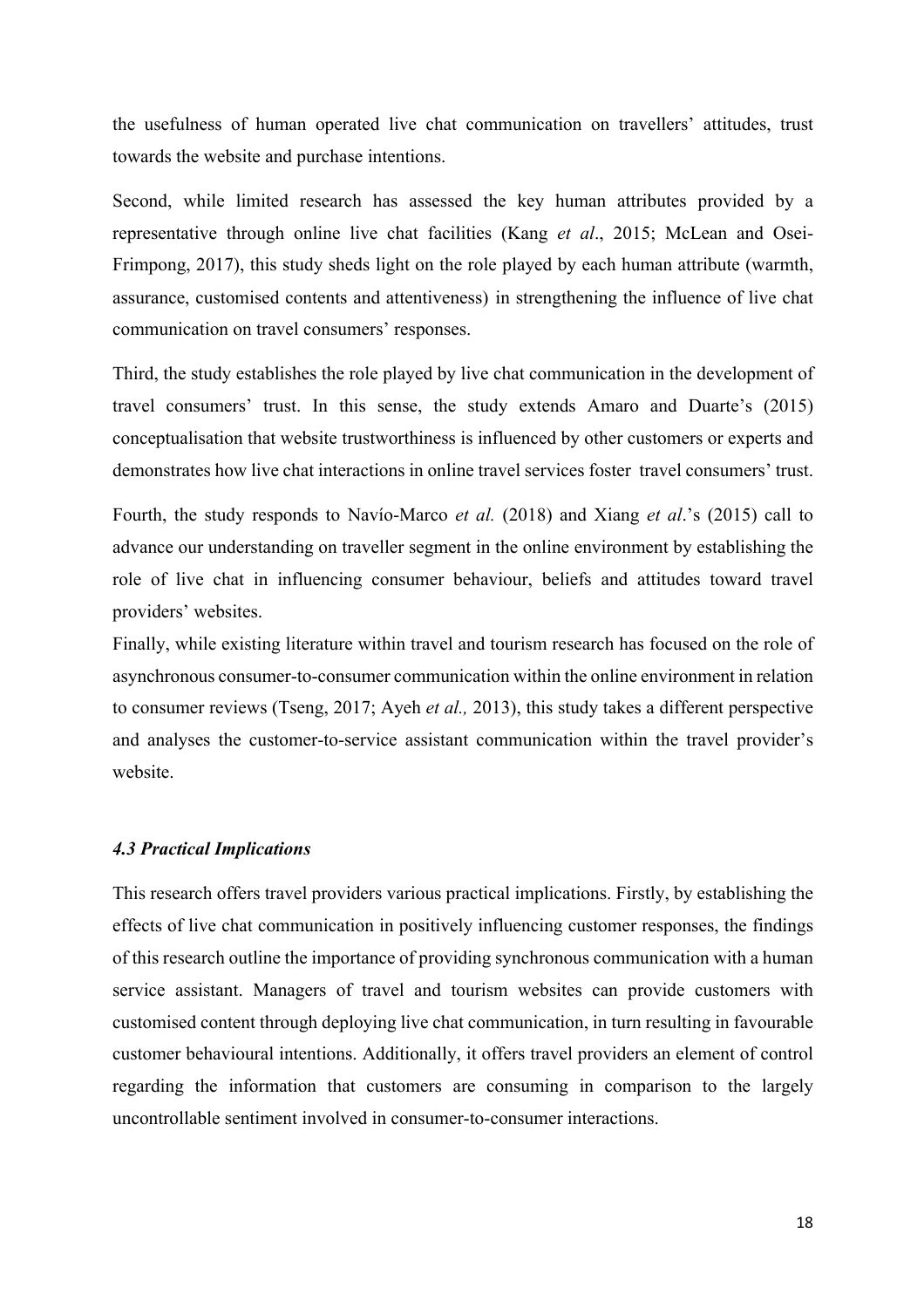The study also underlines the importance of the human attributes of warmth, assurance and attentiveness in the provision of live chat facilities. Therefore, travel providers ought to ensure live chat assistants have suitable training and access to materials to execute the service correctly, conveying human warmth, illustrating knowledge and imparting confidence in the customer. At the same time, managers should also promote live chat to customers given that this service influences consumer behaviour, attitudes and beliefs. Additionally, it can provide multichannel support to those customers who continue to use offline travel agents.

### *4.4 Future Research and Limitations*

While this research captured consumers' responses following a real-world service encounter with a travel provider's live chat function in cross-sectional exploratory research, the study may be limited in drawing conclusions of causality. For instance, human warmth had no interaction effect on the relationship between live chat communication and purchase intention. In essence, human warmth should be able to enhance travel customer's experience, which could drive their intention to purchase. As a result, an alternative conclusive experimental research design would enable future research to manipulate the level of human warmth, assurance, attentiveness and customised content to identify causal effects. Furthermore, future research could investigate the role of other human attributes such as personality, language used (i.e. linguistics and semantics), as well as the use of emoticons.

This research was conducted with consumers in the UK. It would be informative to replicate it in other regions and other service settings to ascertain the robustness of the proposed model.

Moreover, this study is limited to only human assistant live chat communication and how it influences travel customers perceptions. It may be interesting to compare such effects with similar attributes of artificial intelligence powered *chatbots.* Finally, this research focused only on consumers' responses of live chat interactions. Future research could compare customer attitudes and behavioural intentions between those that choose to use a live chat facility against those who do not.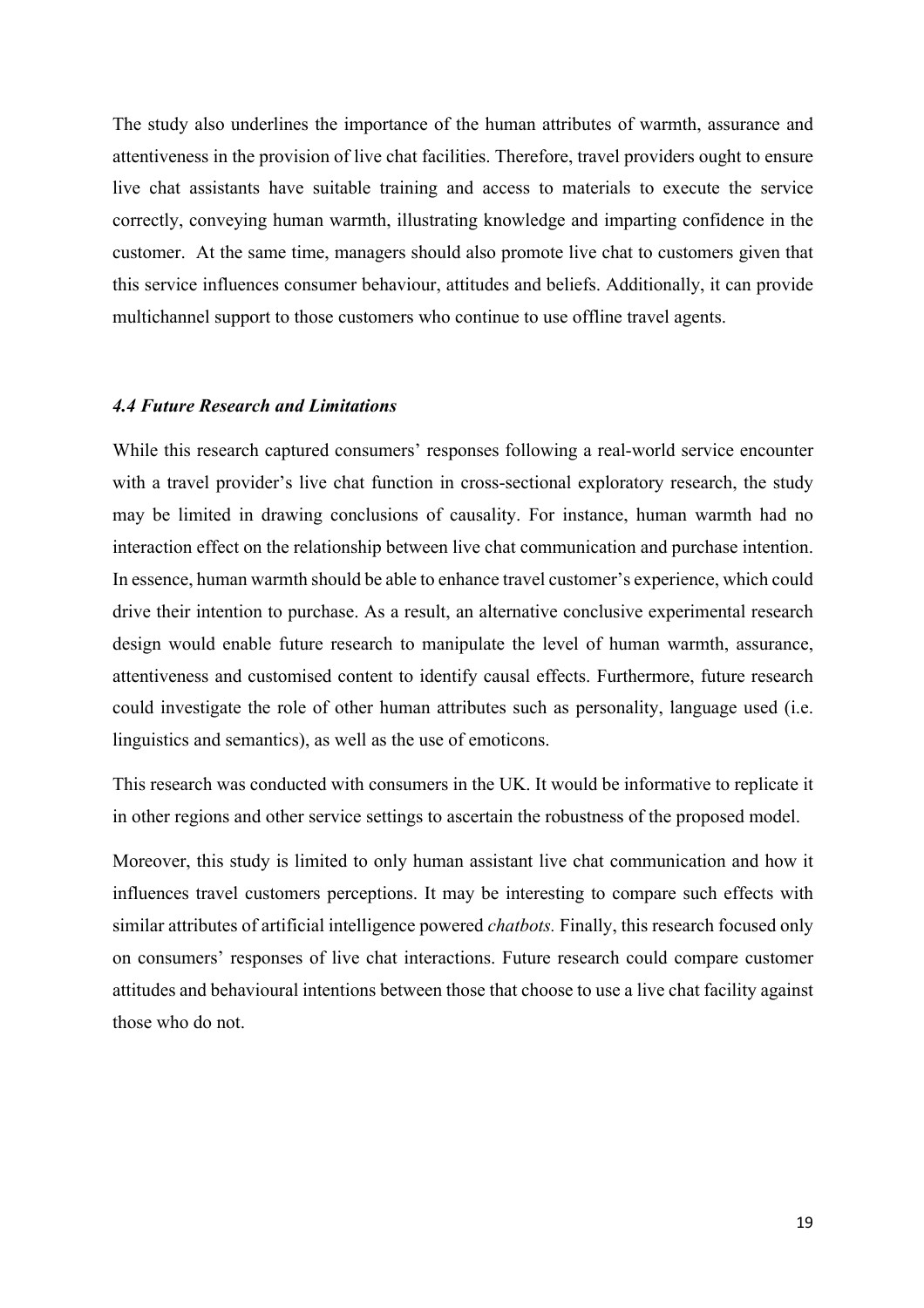#### **References**

ABTA (2019), Association of British Travel Agents. Holiday Habbits Report 2018.

- Amaro, S. and Duarte, P. (2015), "An integrative model of consumers' intentions to purchase travel online", *Tourism Management*, Vol.46, pp. 64-79.
- Aslanzadeh, M. and Keating, B.W. (2014), "Inter-channel Effects in Multichannel Travel Services", *Cornell Hospitality Quarterly*, Vol. 55, pp. 265-276.
- Ayeh, J.K., Au N. and Law, R. (2013), ""Do we believe in TripAdvisor?" Examining credibility perceptions and online travelers' attitude toward using user-generated content", *Journal of Travel Research*, Vol. 52, pp. 437-452.
- Chattaraman, V., Kwon, W.S. and Gilbert, J.E. (2012), "Virtual agents in retail web sites: Benefits of simulated social interaction for older users", *Computers in Human Behavior*  Vol. 28, pp. 2055-2066.
- Cheyne, J., Downes, M. and Legg, S. (2005), "Travel agent vs internet: What influences travel consumer choices?", *Journal of Vacation Marketing*, Vol.12 No.1, pp. 41-57.
- Chung, M., Ko, E., Joung, H. and Kim, S.J. (2018), "Chatbot e-service and customer satisfaction regarding luxury brands", *Journal of Business Research*, https://doi.org/10.1016/j.jbusres.2018.10.004
- Cohen, J. (1977), Preface to the Original Edition. *Statistical Power Analysis for the Behavioral Sciences (Revised Edition).* Academic Press, New York.
- Cyr, D., Hassanein, K., Head, M., and Ivanov, A. (2007), "The role of social presence in establishing loyalty in e-Service environments", *Interacting with Computers* Vol. 19, No.1, pp. 43-56.
- Cyr, D., Head, M., Larios, H., and Pan, B. (2009), "Exploring human images in website design: A multi-method approach", *MIS Quarterly*, Vol.33, No.3, pp.530-66.
- Corritore, C., Krachera, B. and Wiedenbeck, S. (2003), "On-line trust: Concepts, evolving themes, a model", *International Journal of Human–Computer Studies,* Vol 58, pp. 737– 758.
- Daft, R. L. and Lengel, R.H. (1986), "Organizational information requirements, media richness and structural design", *Management Science,* Vol. 32 No.5, pp. 554-571.
- Davis, F. D. (1989), "Perceived usefulness, perceived ease of use, and user acceptance of information technology", *MIS Quarterly*, Vol.13, No. 3, pp. 319–339
- Dedeke, A. (2016), "Travel web-site design: Information task-fit, service quality and purchase intention", *Tourism Management,* Vol. 54, pp. 541-554.
- Eisingerich, A.B. and Bell, S.J. (2008), "Perceived Service Quality and Customer Trust", *Journal of Service Research*, Vol.10, pp.256-268.
- Elmorshidy, A., Mostafa, M. and Al-Mezen, H. (2015), "Factors influencing live customer support chat services: an empirical investigation in Kuwait", *Journal of Theoretical and Applied Electronic Commerce Research*, Vol. 10, No. 3, pp. 63-76.
- Filieri, R. (2016), "What makes an online consumer review trustworthy?" *Annals of Tourism Research*, Vol. 58, pp.46-64.
- Flavián, C., Guinalíu, M., and Gurrea, R. (2006), "The role played by perceived usability, satisfaction and consumer trust on website loyalty", *Information Management*, Vol.43, No.1, pp. 1–14.
- Fornell, C. and Larcker, D.F. (1981), "Evaluating structural equation models with unobservable variables and measurement error", *Journal of marketing research*, Vol. 18, pp. 39-50.
- Gabbott, M and Hogg, G. (2001) "The role of non-verbal communication in service encounters: A conceptual framework", *Journal of Marketing Management,* Vol.17, pp. 5-26.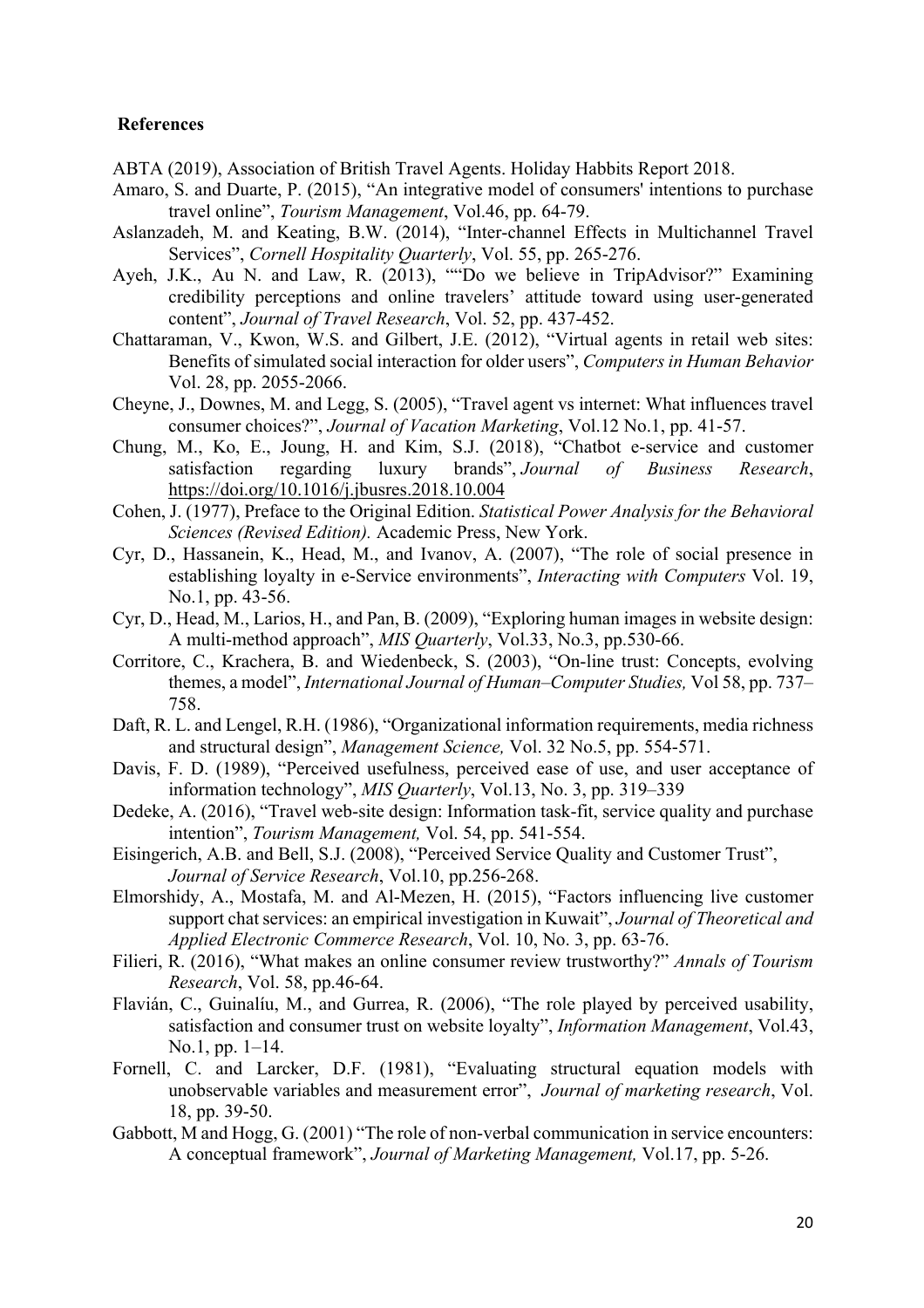- Gao, Y. and Wu, X. (2010), "A cognitive model of trust in e-commerce: Evidence from a field study in China", *The Journal of Applied Business Research*, Vol. 26, pp. 37-44.
- Gefen, D. (2002), "Customer loyalty in E-Commerce", *Journal of the Association for Information Systems*, Vol.3, pp. 27–51.
- Gefen, D. and Straub, D. (2003), "Managing user trust in B2C e-services", *E-Service Journal*, Vol.2, No.2, pp. 7–24.
- Hair, J. F. Hair, J.F., Black, B., Babin, B. and Anderson, R.E. (2010), *Multivariate Data Analysis*, Prentice Hall.
- Hamari J., Hanner, N. and Koivisto, J. (2017), "Service quality explains why people use freemium services but not if they go premium: An empirical study in free-to-play games", *International Journal of Information Management*, Vol. 37, pp. 1449-1459.
- Hartline, M.D., Maxham III, J.G. and McKee D.O. (2000), "Corridors of influence in the dissemination of customer-oriented strategy to customer contact service employees", *Journal of Marketing*, Vol. 64, pp. 35-50.
- Hassanein, K. and Head, M. (2006), "The impact of infusing social presence in the web interface: An investigation across product types", *International Journal of Electronic Commerce*, Vol.10, No.2, pp.31–55.
- Hill, J., Ford, W. R. and Farreras, I. G. (2015), "Real conversations with artificial intelligence: A comparison between human-human online conversations and human-chatbot conversations", *Computers in Human Behavior*, Vol.49, pp. 245-250.
- Hamari, J., Hanner, N., and Koivisto, J. (2017) "Service quality explains why people use freemium services but not if they go premium: An empirical study in free-to-play games", *International Journal of Information Management*, Vol.37, pp.1449-1459.
- Hassanein, K. and Head, M. (2007), "Manipulating perceived social presence through the web interface and its impact on attitude towards online shopping", *International Journal of Human-Computer Studies,* Vol. 65, pp. 689-708.
- Hong, W., Hess, T.J. and Hardin, A., (2013), "When filling the wait makes it feel longer: a paradigm shift perspective for managing online delay", *Mis Quarterly*, Vol. 37, No.2, pp.383-406.
- Jeon, M.M. and Jeong, M., (2017), "Customers' perceived website service quality and its effects on e-loyalty", *International Journal of Contemporary Hospitality Management*, Vol. 29, No.1, pp.438-457.
- Kaiser, H.F., (1970), "A second-generation Little Jiffy", *Psychometrika* , Vol.35, pp. 401–415.
- Kalia, P. (2013), "E-SERVQUAL and Electronic Retailing", in Bansal, M. and Singla, B. (Eds.), *Proceedings of the 3rd National Conference on Trends and Issues in Product and Brand Management*, Baba Farid College of Management and Technology, Bathinda, India, pp. 84–87.
- Kang, L., Wang, X., Tan, C.H. and Zhao, J.L. (2015), "Understanding the Antecedents and Consequences of Live Chat Use in Electronic Markets", *Journal of Organizational Computing and Electronic Commerce,* Vol. 25, No.2, pp. 117-139.
- Kim, M.J., Chung, N. and Lee, C.K. (2011), "The effect of perceived trust on electronic commerce: Shopping online for tourism products and services in South Korea", *Tourism Management*, Vol.32 No.2, pp.256-265.
- Kuhlthau, C.C. (1994), "Students and the Information Search Process: Zones of intervention for Librarians", *Advances in Librarianship,* Vol.18, pp. 57-72.
- Lee, C.H. and Cranage, D.A. (2011), "Personalisation-privacy paradox: The effects of personalisation and privacy assurance on customer responses to travel web sites", *Tourism Management,* Vol. 32, pp. 987-994.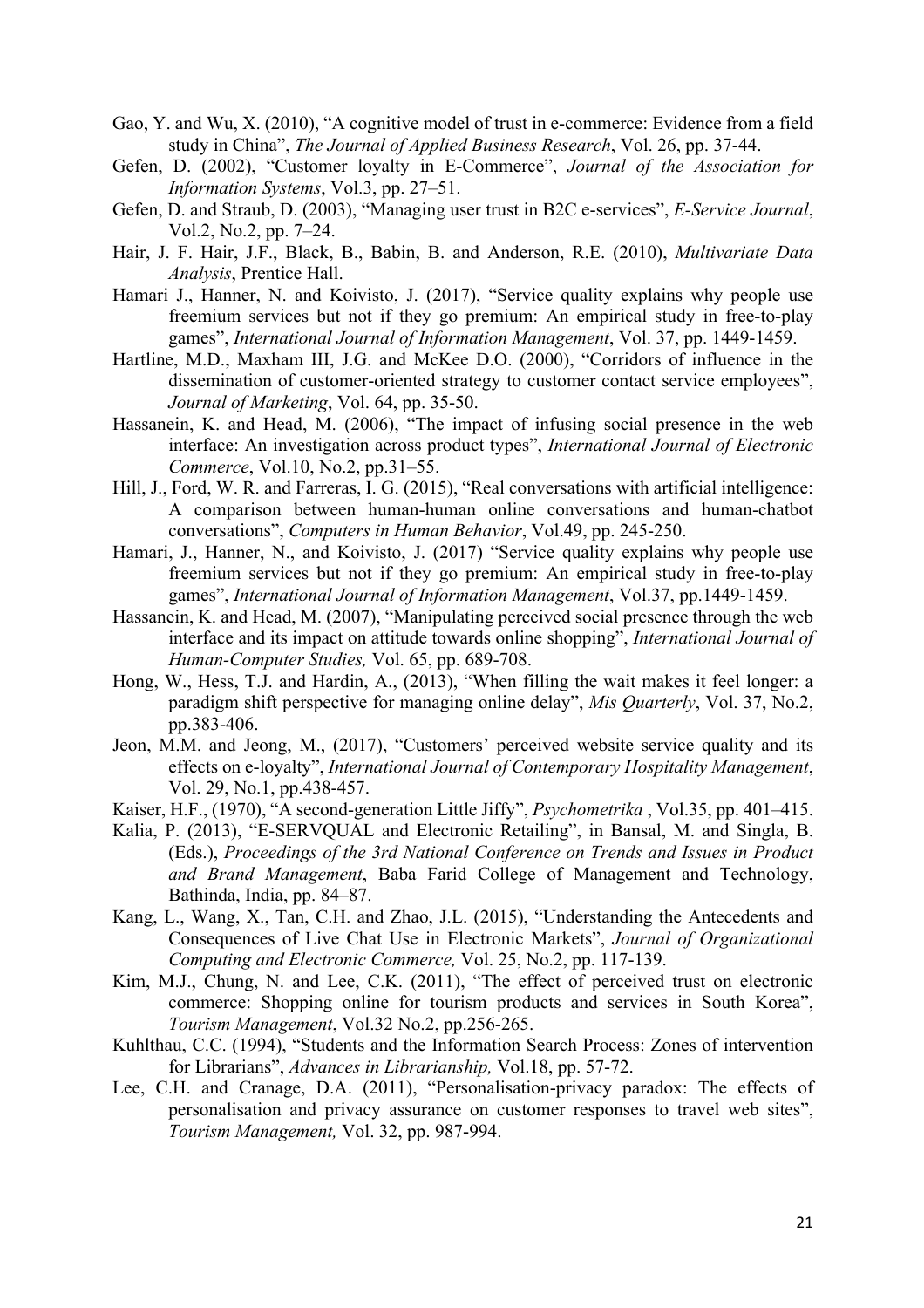- Lee, S.A. (2018), "Investigating antecedents and outcome of telepresence on a hotel's website", *International Journal of Contemporary Hospitality Management*, Vol. 30 No.2, pp.757-775.
- Lei, S.S.I., Kirillova, K. and Wang, D. (2018) "Factors influencing customers' intention to use instant messaging to communicate with hotels." In *Information and Communication Technologies in Tourism*, pp. 296-307. Springer, Cham.
- Liu, Z. and Park, S. (2015), "What makes a useful online review? Implication for travel product websites", *Tourism Management*, Vol. 47, pp. 140-151.
- Lockwood, J. (2017), "An analysis of web-chat in an outsourced customer service account in the Philippines", *English for Specific Purposes*, Vol. 47, pp. 26-39.
- Lu, A.C.C., Gursoy, D., Yi, C. and Lu, R. (2016), "Antecedents and outcomes of consumers' confusion in the online tourism domain", *Annals of Tourism Research* Vol.57, pp. 76- 93.
- Lu, B., Fan, W. and Zhou, M. (2016), "Social presence, trust, and social commerce purchase intention: An empirical research", *Computers in Human Behavior*, Vol. 56, pp. 225- 237.
- Lu, L.C., Chang, W.P. and Chang, H.H. (2014), "Consumer attitudes toward blogger's sponsored recommendations and purchase intention: The effect of sponsorship type, product type, and brand awareness", *Computers in Human Behavior,* Vol. 34, pp. 258- 266.
- Luor, T.T., Wu, L.L., Lu, H.P. and Tao, Y.H. (2010), "The effect of emoticons in simplex and complex task-oriented communication: An empirical study of instant messaging", *Computers in Human Behavior ,*Vol. 26, pp. 889-895.
- McLean, G. (2017), "Investigating the Online Customer Experience A B2B perspective", *Marketing Intelligence and Planning,* Vol. 35, No.5, pp.657-672.
- McLean, G. and Osei-Frimpong, K. (2017), "Examining satisfaction with the experience during a live chat service encounter- implications for website providers", *Computers in Human Behavior*, Vol. 76, pp.494-508.
- McLean, G. and Osei-Frimpong, K. (2019), "Chat now… Examining the variables influencing the use of online live chat", *Technological Forecasting and Social Change*, Vol. 146, pp. 55-67.
- McLean, G. and Wilson, A. (2016), "Evolving the online customer experience…Is there a role for online customer support?" *Computers in Human Behaviour,* Vol. 60, pp. 602 – 610
- Navío-Marco, J., Ruiz-Gómez, L.M. and Sevilla-Sevilla, C. (2018), "Progress in information technology and tourism management: 30 years on and 20 years after the internet-Revisiting Buhalis & Law's landmark study about eTourism", *Tourism Management*, Vol. 69, No. December, pp. 460-470.
- Ogara, S.O., Chang, E.K. and Prybutok, V.R. (2014), "Investigating factors affecting social presence and user satisfaction with mobile instant messaging.", *Computers in Human Behavior*, Vol. 36, pp.453-459.
- Ogonowski, A., Montandon, A., Botha, E. and Reyneke, M. (2014), "Should neo online stores invest in social presence elements? The effect of social presence on initial trust formation", *Journal of Retailing and Consumer Services*, Vol.21, pp. 482-491.
- Podsakoff, P.M., MacKenzie, S.B., Lee, J.Y., and Podsakoff, N.P. (2003), "Common Method Biases in Behavioural Research: A Critical Review of the Literature and Recommended Remedies", *Journal of Applied Psychology,* Vol. 88, No.5, pp. 879-903.
- Ponte, E.B, Carvajal-Trujillo, E. and Escobar-Rodríguez, T. (2015), "Influence of trust and perceived value on the intention to purchase travel online: Integrating the effects of assurance on trust antecedents", *Tourism Management*, Vol.47, pp. 286-302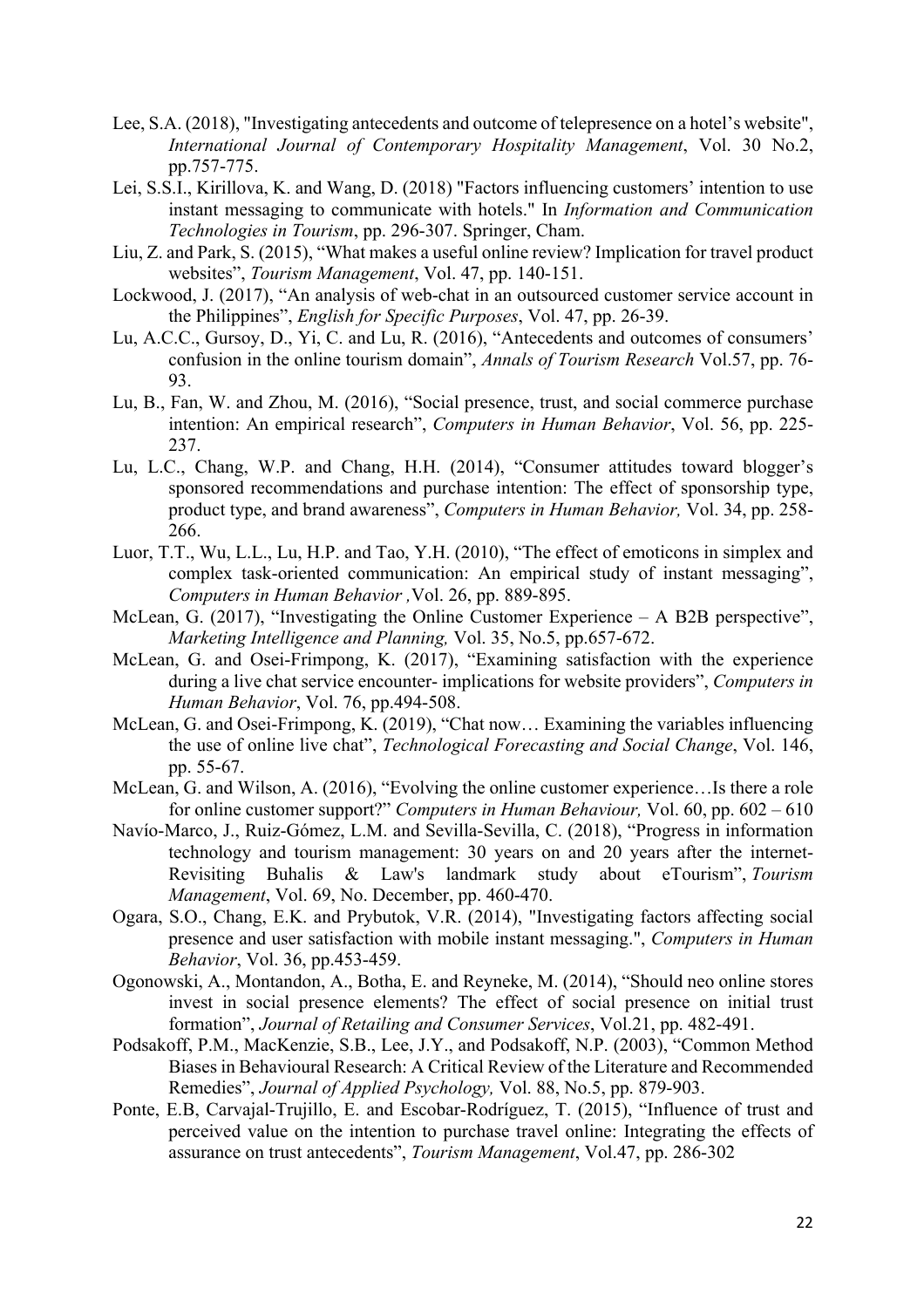- Rajaobelina, L., Brun, I., and Ricard, L. (2019), "A classification of live chat service users in the banking industry", *International Journal of Bank Marketing*, Vol. 37, No.3, pp.838- 857.
- Ranaweera, C. and Jayawardhena, C. (2014), "Talk up or criticize? Customer responses to WOM about competitors during social interactions", *Journal of Business Research,* Vol. 67, pp. 2645-2656.
- Rice, R.E. and Case, D. (1983), "Electronic message systems in the university: a description of use and utility", *Journal of Communication*, Vol.33, No.1, pp. 131–152.
- Short, J., Williams, E., and Christie, B. (1976), *The social psychology of telecommunications*. John Wiley, London.
- Solomon, M.R., Suprenant, C., Czepiel, J.A. and Gutman, E.G. (1985), "A role theory perspective on dyadic interactions: the service encounter", *Journal of Marketing,* Vol.48, pp. 99-111.
- Song, J., Moon, H., and Kim, M. (2019). "When do customers engage in brand pages? Effects of social presence", *International Journal of Contemporary Hospitality Management*, Vol.31, No.9, pp. 3627-3645.
- Sparks, B.A., Perkins, HE and Buckley, R. (2013), "Online travel reviews as persuasive communication: The effects of content type, source, and certification logos on consumer behaviour", *Tourism Management*, Vol.39, pp. 1-9.
- Srinivasan, S.S., Anderson, R. and Ponnavolu, K. (2002), "Customer loyalty in e-commerce: an exploration of its antecedents and consequences", *Journal of Retailing*, Vol. 78, pp. 41-50.
- Taylor, S. and Todd, P. A. (1995), "Understanding information technology usage: A test of competing models." *Information systems research*, Vol. 6, No. 2, pp. 144-176.
- Tombs, A. and McColl-Kennedy, J.R. (2003), "Social-servicescape conceptual model", *Marketing Theory*, Vol.3, pp. 447-475.
- Tseng, A. (2017), "Why do online tourists need sellers' ratings? Exploration of the factors affecting regretful tourist e-satisfaction", *Tourism Management*, Vol. 59, pp. 413-424.
- Tung, V.W.S. and Law, R. (2017), "The potential for tourism and hospitality experience research in human-robot interactions", *International Journal of Contemporary Hospitality Management*, Vol. 29, No. 10, pp. 2498-2513.
- Turel, O. and Connelly, C.E. (2013), "Too busy to help: Antecedents and outcomes of interactional justice in web-based service encounters", *International Journal of Information Management,* Vol. 33, pp. 674-683*.*
- Turel, O., Connelly, C.E. and Fisk, G.M. (2013), "Service with an e-smile: Employee authenticity and customer use of web-based support services", *Information and Management,* Vol. 50, pp. 98 – 104.
- Wen, I., (2009), "Factors affecting the online travel buying decision: a review", *International Journal of Contemporary Hospitality Management*, Vol. 21, No.6, pp.752-765.
- Wilson, A., Murphy, H. and Fierro, J.C. (2012), "Hospitality and Travel: The Nature and Implications of User Generated Content", *Cornell Hospitality Quarterly*, Vol. 53, pp. 220-228.
- Xiang, Z., Du, Q., Ma, Y., and Fan, W. (2017), "A comparative analysis of major online review platforms: Implications for social media analytics in hospitality and tourism", *Tourism Management*, Vol. 58, pp. 51-65.
- Xiang, Z., Wang, D., O'Leary, J.T. and Fesenmaier, D.R. (2015), "Adapting to the internet: trends in travelers' use of the web for trip planning", *Journal of Travel Research,* Vol. 54, pp. 511-527.
- Xanthopoulou, D., Bakker, A.B., Dollard, M.F., Demerouti, E., Schaufeli, W.B., Taris, T.W., and Schreurs, P.J. (2007), "When do job demands particularly predict burnout? The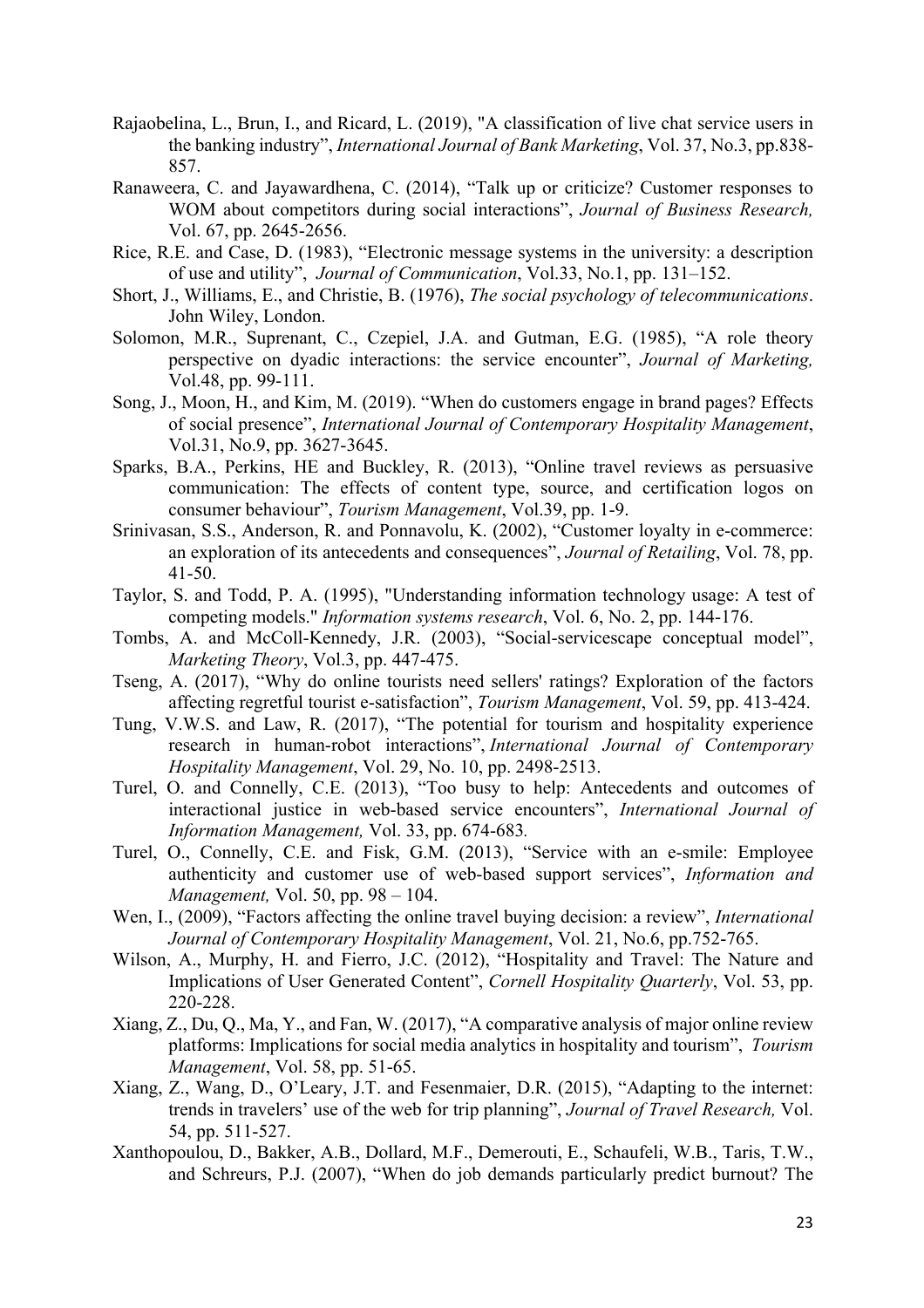moderating role of job resources", *Journal of managerial* psychology, Vol. 22, pp.766- 786.

- Ye, S., Ying, T., Zhou, L. and Wang T.(2019) "Enhancing customer trust in peer-to-peer accommodation: A "soft" strategy via social presence.", *International Journal of Hospitality Management*, Vol. 79, pp. 1-10.
- Zeithaml, V.A., Berry, L.L. and Parasuraman, A. (1996), "The Behavioural Consequences of Service Quality", *Journal of Marketing* Vol. 60, pp. 31-46.